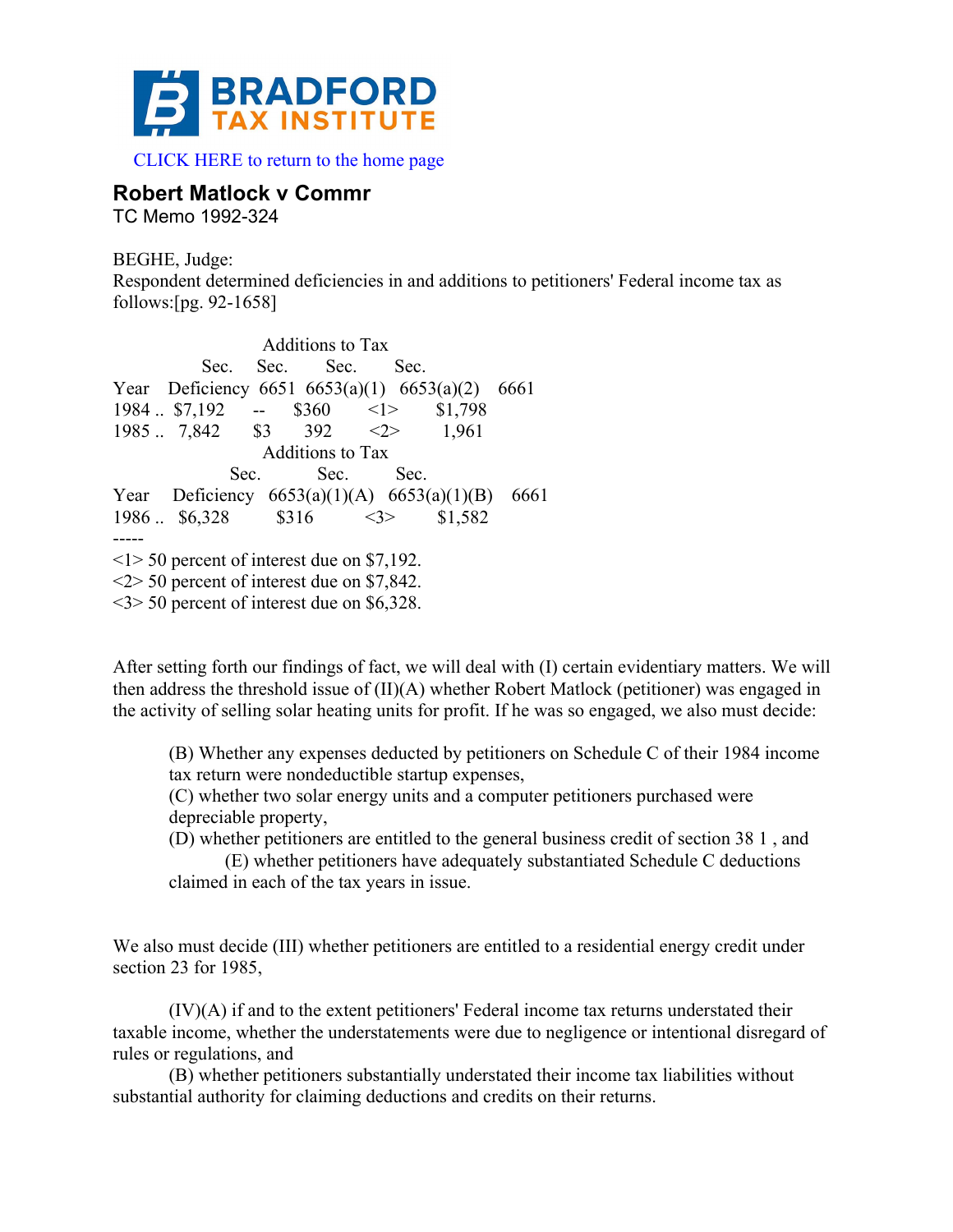#### FINDINGS OF FACT

Petitioners are a married couple who filed joint Federal income tax returns for the taxable years 1984, 1985, and 1986. When Petitioners filed their petition, they resided in Lynwood, California. Petitioner earned wages of \$31,823 in 1984, \$37,618 in 1985, and \$37,513 in 1986, while working full time as an electronics engineer at Tylan Corp. In September 1986, he stopped working at Tylan to devote more time and attention to the activities at issue in this case. During 1984-86, Mrs. Matlock worked as a clerk and traffic officer for the City of Los Angeles. She earned wages of \$23,210 in 1984, \$27,332 in 1985, and \$28,506 in 1986.

Petitioners' income tax returns in the years in issue were prepared by Lee Toney, a.k.a. Tony Lee. On petitioners' 1984 return, Toney represented that he was "an unenrolled return preparer pursuant to section 10.7(a)(7) of Treasury Department Circular No. 230." Toney promoted the sale of residential solar energy units through Solar Innovations, the wholly owned corporation that he had organized for that purpose in 1983. Toney's main sales method was to organize seminars at which he made questionable representations to prospective customers about the business and income tax benefits of the solar units.

With respect to the business benefits, Toney encouraged buyers of units to become "salesmen" for Solar Innovations. Toney told seminar attendees they would receive a \$400 commission when they referred a buyer to the company and the buyer obtained financing, and that a salesman could earn \$4,800 per month in commissions. Toney claimed one salesman had made \$50,000 in a year.

Each buyer who became a salesperson for Solar Innovations was "required" by contract, for "demonstration purposes", to install a solar energy unit in his or her home. Toney also told those interested in becoming salespeople for Solar Innovations that they would be required to purchase a solar unit. Toney said there were two business reasons for this requirement. First, it would allow the salesperson to demonstrate the product under actual operating conditions. Second, it would enhance the salesperson's credibility by showing that he or she believed in the product and would have something to lose if it did not work.

With respect to the tax benefits, Toney told seminar attendees they could receive a residential energy credit on their Federal and California income tax returns, which would cover something less than one-half the cost of a unit. He also told them they [pg. 92-1659]would be entitled to depreciate the remaining cost as incurred in their business of selling solar energy units and to claim business-related deductions and credits.

Each solar energy unit sold for \$15,000. Solar Innovations bought the units for \$6,995 each. Solar Innovations sold at least 150 units to its "salesmen", generating gross profits on sales of more than \$1.2 million during 1983-1985.

In May 1987, Toney entered a plea of no contest to charges of filing a false California income tax return. In July 1991, he was convicted after a jury trial in the United States District Court for the Central District of California on seven counts of willfully aiding or assisting in the preparation of false Federal income tax returns, in violation of section 7206(2). The Federal indictment alleged that Federal income tax returns prepared by Toney falsely claimed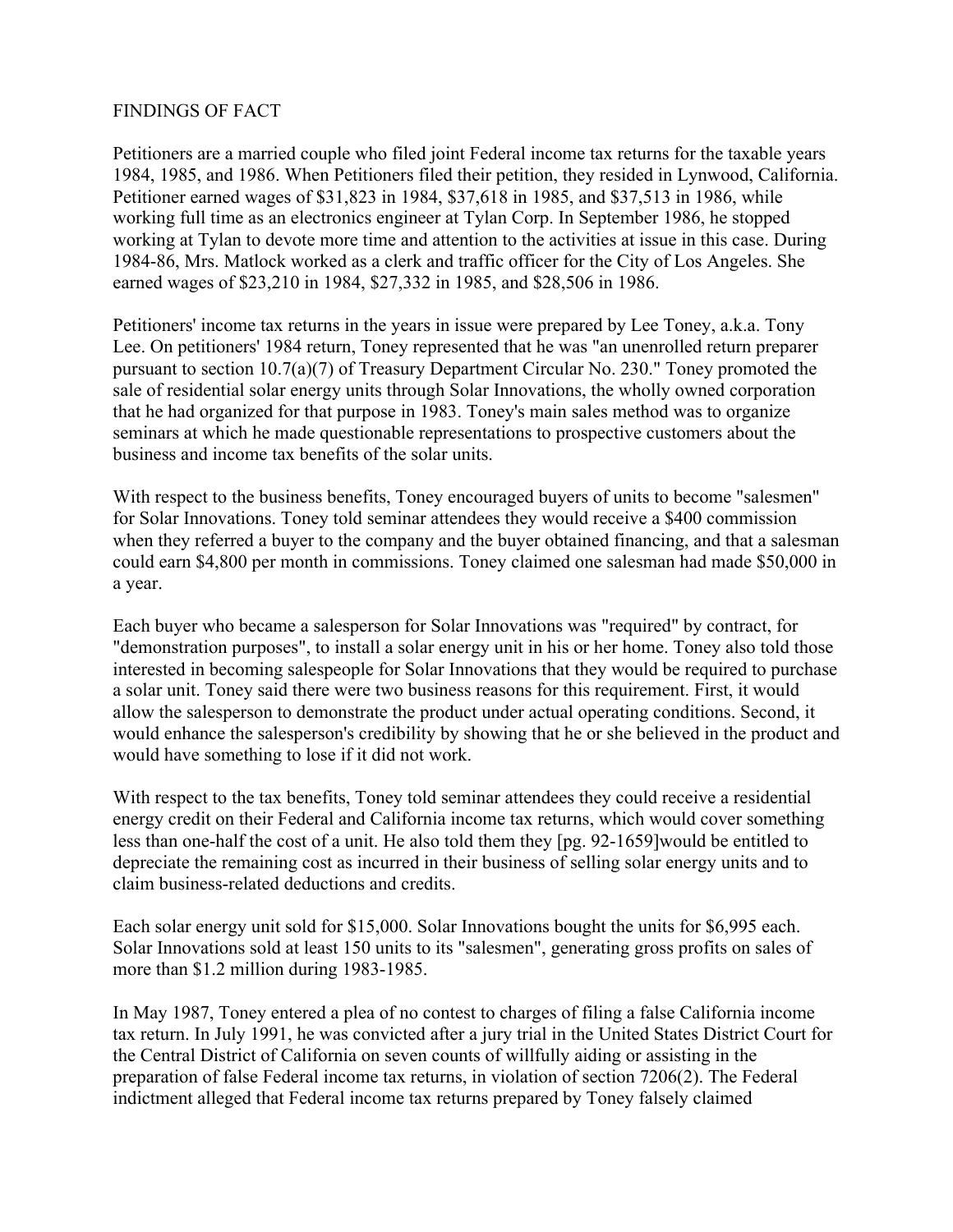"deductions for losses related to a solar sales business" and falsely claimed business energy investment tax credits and residential energy credits. Toney has been sentenced to 72 months in prison, suspended on condition that he serve 18 months in a community corrections center, and 60 months of probation. He has appealed his sentence.

Petitioners attended Solar Innovations seminars in 1983 and 1984. Petitioner began actively selling solar units on February 7, 1984. On May 16, 1984, petitioner paid part of the cost of hiring a telemarketing firm. The telemarketing firm would locate prospective customers for petitioner and other Solar Innovations salespeople, leaving petitioner free to work full time during the day and visit prospective customers at night.

On November 15, 1984, petitioners bought a passive solar water heating system for their home in Carson, California, through Solar Innovations for \$7,295. A passive system has virtually no moving parts. Although the record does not show why petitioners paid less than one-half the customary purchase price for this solar unit, petitioner's purchase contract did provide that Solar Innovations would help petitioner start a business selling Solar Innovations products.

On December 24, 1984, petitioner applied for a California home improvement license. While the license application was pending, petitioner could legally engage in the business of selling solar units. Prior to submitting the application, petitioner could not have sold solar units legally unless he had associated with a licensed home improvement contractor, such as Solar Innovations, which he did do. There is no evidence that petitioner ever obtained his own home improvement license.

In 1985, petitioners bought a house in Lynwood, California, which became their principal residence, and began to rent out their former residence in Carson. On November 7, 1985, petitioners bought an active solar energy collection system known as a Rope-a-Ray for their Lynwood home from Solar Innovations for \$17,700. The Rope-a-Ray had moving parts, and was designed not only to heat water, but also to heat the entire house.

Petitioners used their solar systems in two ways. The solar units provided hot water and, in the case of the Lynwood home, space heat, for petitioners' residences. In addition, petitioners occasionally demonstrated the operation of their solar units to prospective customers. These demonstrations took an average of less than 1 hour per day. The record does not disclose the proportional use of the two residences for demonstrations. The demonstrations permitted prospective customers to see an installed unit in operation in a residence. However, during a demonstration, the solar unit continued to provide the residence with hot water and space heating.

Petitioner also invested in a solar demonstration truck. Rope-a-Ray solar panels were mounted on the truck. An associate of Solar Innovations drove the truck to various sites in Southern California to demonstrate the benefits of solar energy. Petitioner was entitled to \$250 each time the truck generated a sale.

Petitioner is an intelligent, capable, and energetic individual who made a bona fide, focused effort to make money promoting the sale of solar units. He also acquired some technical expertise in solar unit operations and occasionally made repairs to units installed by Solar Innovations.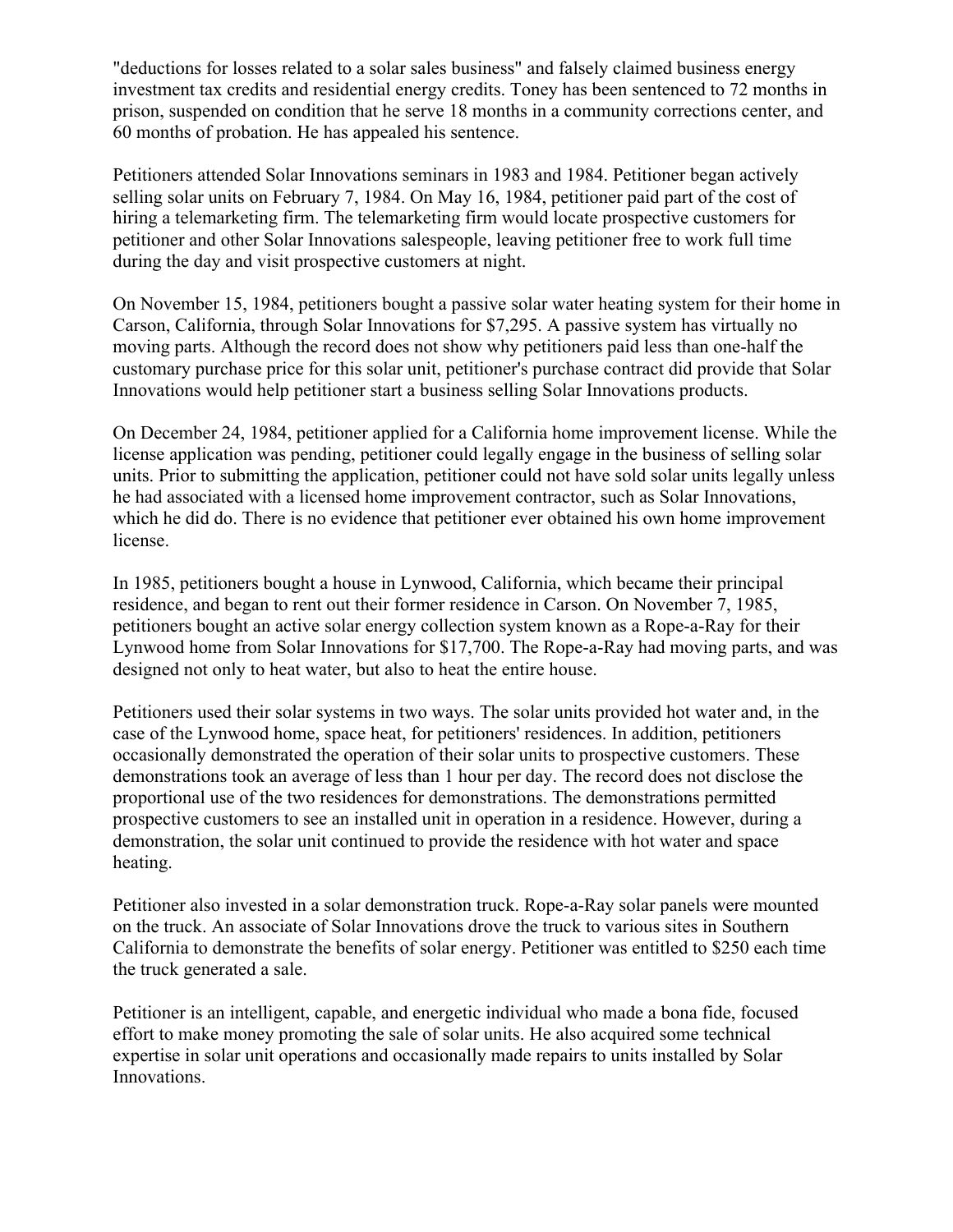Petitioner had 75 solar unit business appointments during 1984. Beginning February 7, 1984, through the date of the installation of petitioners' first solar unit, November 22, 1984, petitioner had 59 such appointments, for an average of 1 appointment every 4.9 days. Following petitioners' purchase of their first solar unit, petitioner had 16 appointments in the remainder of 1984, for an average of 1 appointment every 2.4 days. Petitioners reported \$400 in gross income and a net loss of \$4,763 from solar unit sales activities in 1984.

In 1985, petitioner had 76 appointments, or 1 appointment every 4.8 days, including 18 sales seminars in his home that he expected as many as 174 people to attend. [pg. 92-1660]The number who actually attended is not recorded. Petitioners provided food and beverages to seminar attendees. Petitioners reported gross income of \$1,500 and a net loss of \$12,538 from solar unit sales activities in 1985.

Between January 1 and September 27, 1986, petitioner had 26 appointments, or 1 every 10.6 days. Prior to September 1986, petitioner was offered the choice of either accepting a promotion at Tylan or being laid off. Petitioner chose to be laid off and to devote his full business time to Solar Innovations-related solar unit sales activities. On September 1, 1986, petitioner began subletting office space from Coast to Coast Marketing, a subsidiary of Solar Innovations organized just prior to the sublease. Petitioner then worked full time selling products for Coast to Coast. Petitioner was issued 10 percent of the stock of Coast to Coast as compensation for his future efforts. The stock was worthless when issued, but could have become valuable if Coast to Coast became profitable. Coast to Coast offered a wider variety of environmental control products than Solar Innovations because the section 23 residential energy credit was not available for solar units installed after 1985. From September 28, 1986, through yearend, petitioner had 84 appointments, or an average of 1 every 1.1 days, including weekends. On many days there was more than one appointment, and on October 29, 1986, petitioner had 5 appointments. Petitioner gave 11 seminars at his home, inviting a total of 126 people to 8 of them (the other 3 lack a record). Petitioner reported \$3,500 in gross income and a net loss of \$19,235 from the sales of environmental control systems in 1986.

# ULTIMATE FINDINGS OF FACT

Petitioner was engaged in the activity of solar energy sales for profit during 1984 and 1985. In 1986, he was engaged in the activity of selling for profit environmental control systems that incorporated solar and other technologies.

Petitioners are not entitled to any general business credits in any of the above tax years. Petitioners are entitled to depreciation deductions in 1985 and 1986 to the extent provided in our opinion, infra p. 18.

Petitioners substantiated and are entitled to the following deductions for 1984:

|       | 50.00      |
|-------|------------|
|       |            |
| Total | \$1,327.88 |

========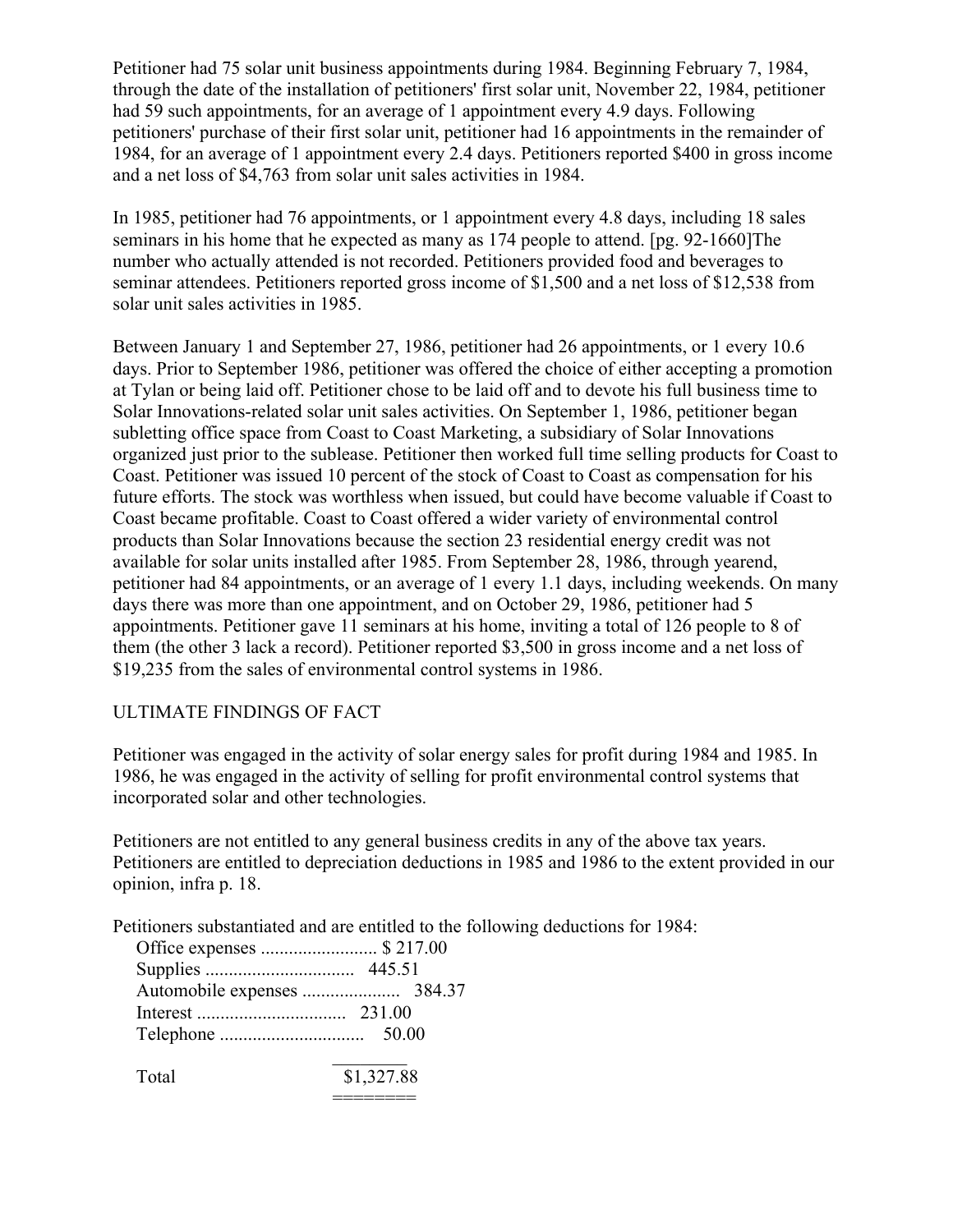Petitioners substantiated and are entitled to the following deductions for 1985:

| 386.00 |
|--------|
| 100.00 |
| 486.00 |
| 245.86 |
| 100.00 |

Petitioners substantiated and are entitled to the following deductions for 1986:

|       | Food $\ldots$ 378.00 |
|-------|----------------------|
| Total | \$2,150.00           |

========

[pg. 92-1661] Petitioners also are entitled to a residential energy credit of \$4,000 for 1985.

# OPINION

#### I. Evidentiary Matters

# A. Hearsay Objections

Respondent made hearsay objections to calendars offered by petitioner for the truth of matters stated therein. The calendars for 1985 and 1986 were kept contemporaneously with the events described in them. Those calendars are interleaved with checks and receipts to substantiate various calendar entries. On the other hand, petitioner did not make entries in the 1984 calendar contemporaneously with the events described in the calendar. Although he did keep a contemporaneous 1984 calendar, it was lost in storage. Rather, he compiled, in contemplation of this proceeding, other notes that he had written contemporaneously with the events in question and transcribed those notes to the 1984 calendar. Respondent objects that the calendars are hearsay not within any exception of rule 803 of the Federal Rules of Evidence.

We disagree. The 1985 and 1986 calendars come within an exception to the hearsay rule, and although the 1984 calendar is double hearsay, the 1984 calendar is also admissible because there are exceptions under the rules for both levels of hearsay. Fed. R. Evid. 805; Weinstein & Berger, Weinstein's Evidence, par. 1006[03], at 1006-6 (1991 & Supp. 1992).

The 1984 notes petitioner kept, as well as the 1985 and 1986 calendars, are hearsay declarations, but they were kept in the course of a regularly conducted activity, and it was petitioner's regular practice to make such notes and calendar entries. Thus, they all come within the exception for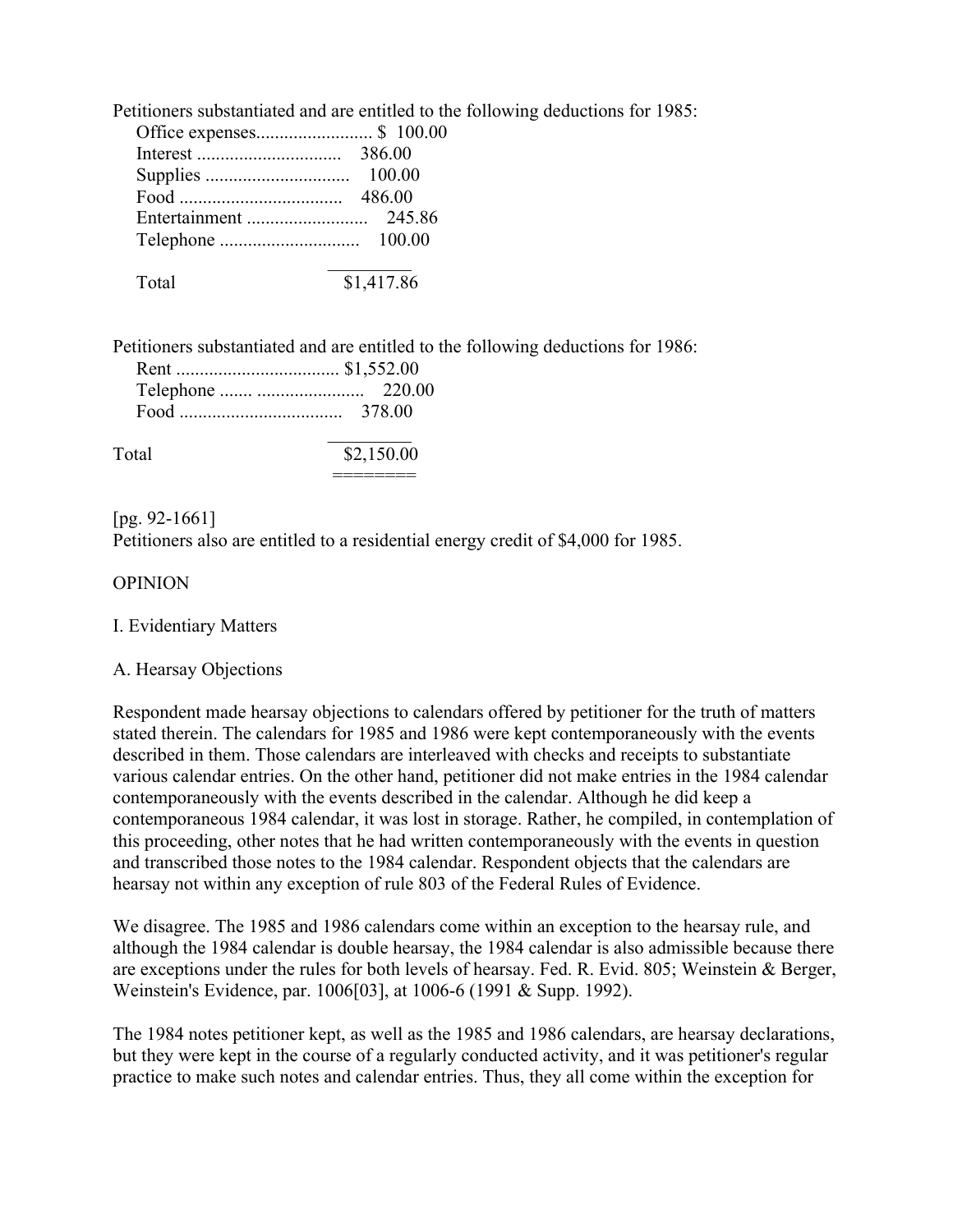records of regularly conducted activity. Fed. R. Evid. 803(6). Therefore, the 1985 and 1986 calendars are admissible.

The summary of the 1984 notes contained in the 1984 calendar is also hearsay. Inasmuch as the summary was not made in the ordinary course of business, but rather in contemplation of litigation, the exception of rule of 803(6) of the Federal Rules of Evidence does not apply. However, the summary is admissible under rule 1006 of the Federal Rules of Evidence:

The contents of voluminous writings, recordings, or photographs which cannot conveniently be examined in court may be presented in the form of a chart, summary, or calculation. The originals, or duplicates, shall be made available for examination or copying, or both, by other parties at [a] reasonable time and place. The court may order that they be produced in court.

The 1984 calendar lists 75 sales appointments or seminars and numerous payments allegedly made in the course of petitioner's solar sales activities. We find that petitioner's notes were voluminous and could not have been conveniently examined by the Court. Respondent did not object on the ground that the originals, i.e., petitioner's notes, were not made available at a reasonable time and place. We thus deem this objection waived. The 1984 calendar is admissible, although the circumstances of its preparation reduce the weight we attach to its contents.

# B. Toney's Credibility and Conduct

Toney was petitioners' only witness, other than petitioner. In our view, Toney's status as petitioners' return preparer and his convictions for tax crimes in preparing the returns of others to whom he sold solar energy units significantly undermine his credibility. Fed. R. Evid. 609. Toney's testimony was largely conclusory and unhelpful. We also regard Toney's testimony as self-serving, to the extent a result favorable to petitioners in this case might have reduced the severity of Toney's sentence in his criminal case. His factual claims were not credible, but did give us insight into his misleading sales techniques. Toney testified that the solar units were sold "for demonstration purposes only", although he lacked personal knowledge of how the units were actually used. Confronted with overwhelming evidence that every Solar Innovations salesperson lost money, Toney continued to profess that it was easy to make money as a Solar Innovations salesman, and pointed to a single unverified example as proof. The fact is that Toney used people such as petitioner for his own ends; we view Toney's testimony as intended to obscure that fact.

In conclusion, we view with great skepticism Toney's testimony about the ability of salespeople to make a living selling solar units on behalf of Solar Innovations, although we believe his testimony about the content of his own solar sales pitch, which we believe intentionally or recklessly misled purchasers, including petitioner. However, we have not held petitioner's association with Toney against petitioner.

#### II. Trade or Business Issues

# A. Profit Motive

Under section 183, a taxpayer's deductions are disallowed to the extent they exceed [pg. 92- 1662]gross income from an activity not engaged in for profit. All petitioner is required to prove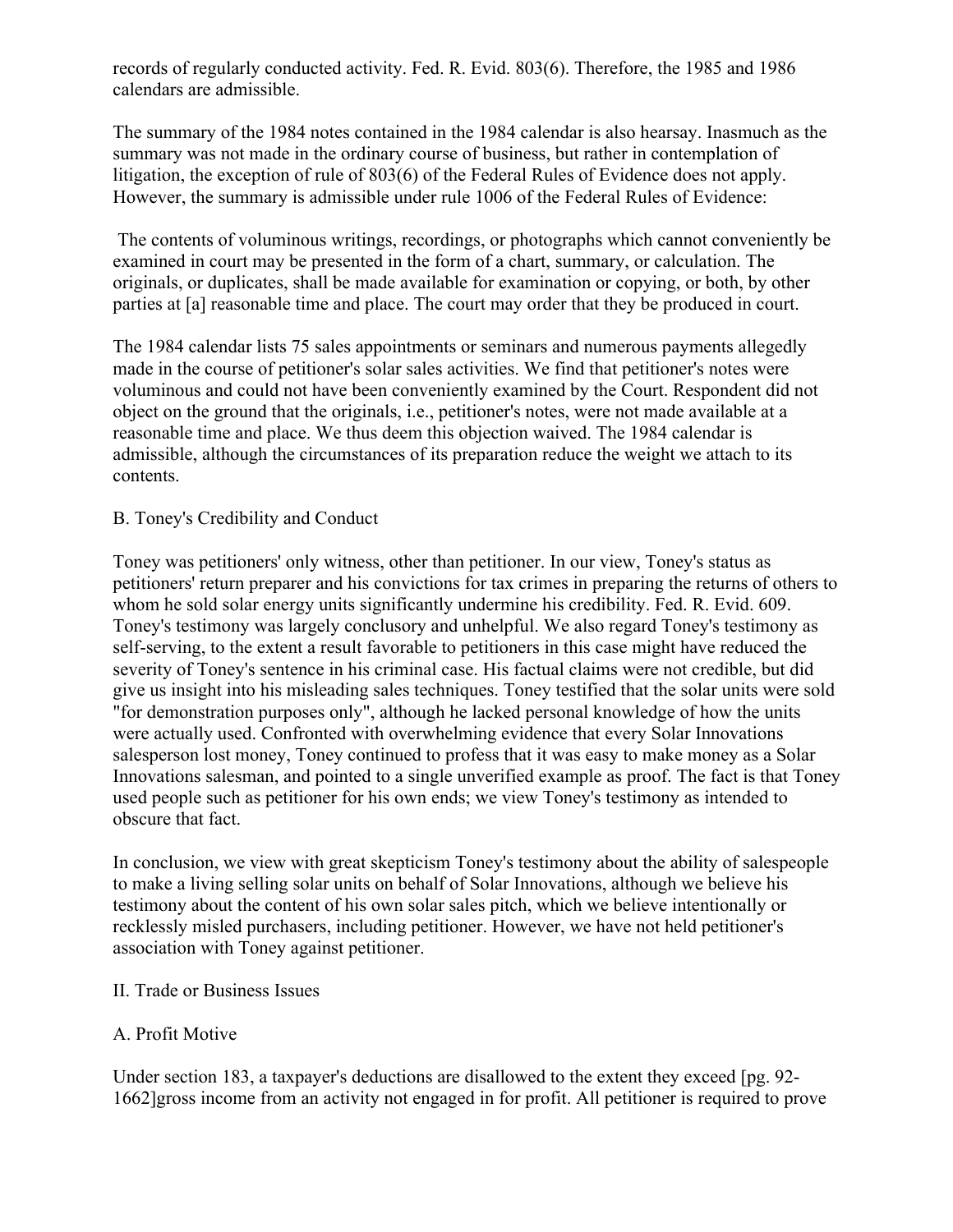to avoid disallowance is that petitioner was engaged in an activity for profit. Petitioner need not prove the other elements of trade or business status.

An activity is engaged in for profit when the taxpayer engages in the activity with "the actual and honest objective of making a profit." Dreicer v. Commissioner, 78 TC 642, 645 (1982), affd. without opinion 702 F.2d 1205 [unpublished order dated 2-22-83] (D.C. Cir. 1983). The taxpayer's expectation of profit need not be reasonable, but the taxpayer must have entered into or continued the activity with the objective of making a profit. Sec. 1.183-2(a), Income Tax Regs.

Whether the taxpayer had a profit objective is a factual issue that requires us to weigh all the surrounding facts and circumstances, giving greater weight to objective facts than the taxpayer's own, potentially self-serving, statements of intent. Sec. 1.183-2(a) and (b), Income Tax Regs. A nonexclusive list of the factors for consideration appears in section 1.183-2(b), Income Tax Regs. The factors listed and our findings with respect to them are:

The manner in which the taxpayer carries on the activity. Petitioner regularly, and more or less continuously, tried to sell Solar Innovations products to earn sales commissions. Petitioner's activities were not sporadic and were not for the purpose of amusement. Petitioner complied with California law by applying for a home improvement license, although he apparently never received such a license.

The expertise of the taxpayer or his advisors.Petitioner is a trained engineer who had some expertise with solar energy equipment. Petitioner occasionally solved problems with installations performed by Solar Innovations. However, there is no evidence that petitioner had formal training with solar units and no evidence that petitioner consulted with knowledgeable advisors, other than Toney, before entering into business.

The time and effort expended by the taxpayer in carrying on the activity. Petitioner spent substantial time and effort on his sales activities during the taxable years in issue. Petitioner paid a portion of the cost of hiring a telemarketing service, from which he received leads. Petitioner eventually devoted all his working hours to the business.

The expectation that the assets used in the activity may appreciate in value. Petitioner purchased two residential solar units that were used in connection with the business. Petitioner reasonably could have expected the value of the residences to increase as a result. Petitioner also received stock that could have increased in value if his selling efforts had been successful.

The success of the taxpayer in carrying on other similar or dissimilar activities. Petitioner had not, to our knowledge, engaged in similar activities. Petitioner had a career as an electronics engineer, a dissimilar activity.

The taxpayer's history of income or losses with respect to the activity. Petitioner never reported a net profit from his solar activities, and his reported losses substantially diminished his reported taxable income. However, as result of our disallowance of deductions infra, petitioner did have net income from solar sales in 1985 and 1986. We consider especially important the fact that petitioner turned down a promotion, quit his job at Tylan, and devoted his full-time energies to the solar business when he recognized that a part-time effort was not sufficient to turn a profit. Engdahl v. Commissioner, 72 TC 659, 669 (1979).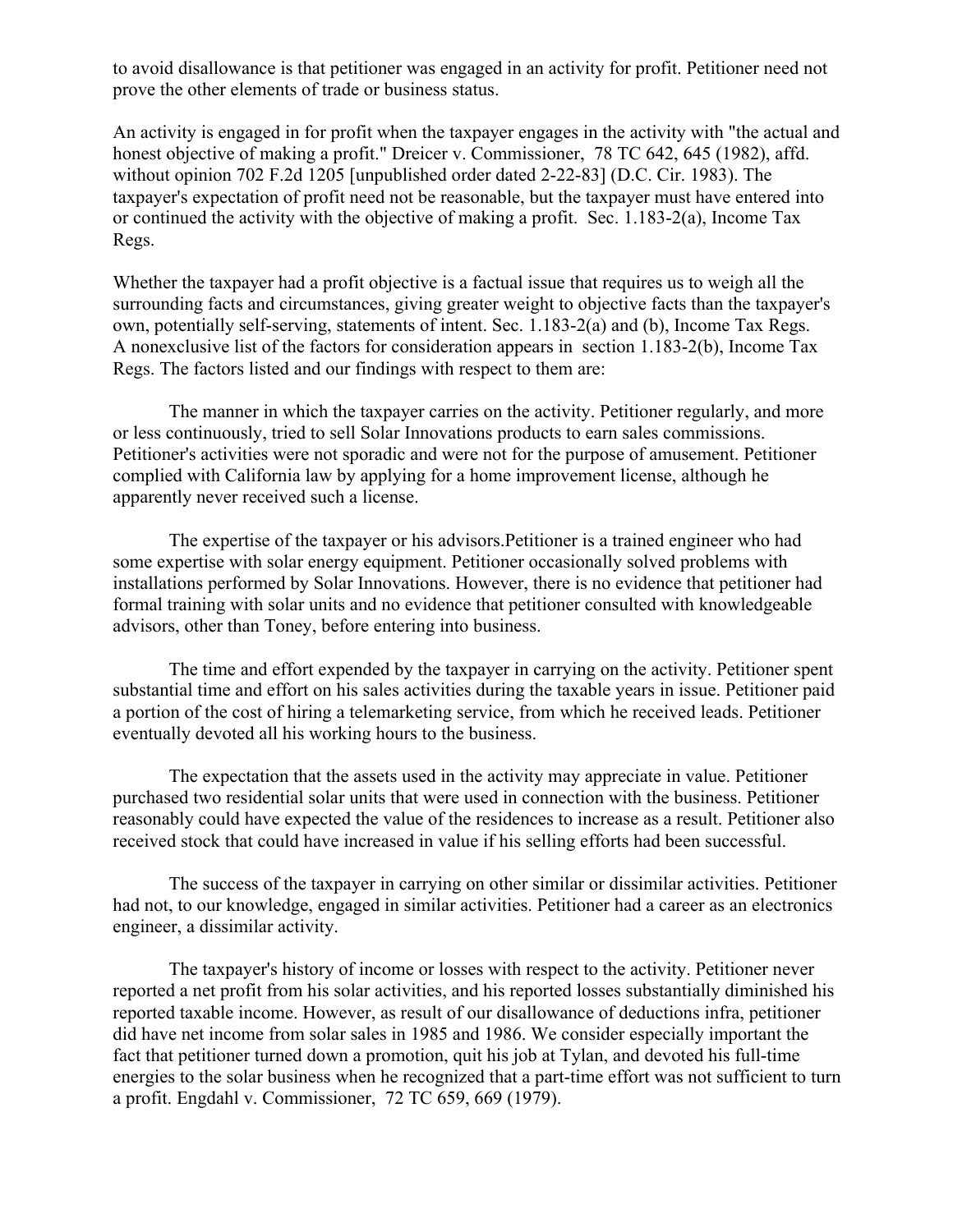The amount of occasional profits, if any, which are earned. Petitioner never reported profits. Under our decision in this case, petitioner had net income of \$82.14 in 1985 and \$1,350 in 1986. Because we disallow the bulk of petitioner's claimed business expense deductions for lack of substantiation, including the failure in some instances to satisfy the recordkeeping requirements of section 274, it seems likely that petitioner's expenses actually did exceed gross income, and therefore that petitioner never had an economic profit from his solar sales activities during any of the taxable years in issue.

The financial status of the taxpayer. Petitioner was an unsophisticated investor with a middle-class income.

Whether elements of personal pleasure or recreation are involved. The activities necessary to sell solar units-making telephone calls, visiting prospective purchasers, etc.-did not have the elements of personal pleasure common to hobbies. To be sure, petitioners received the benefit of solar heating in their homes, and they apparently ate numerous business meals and took at least one business trip. But these benefits were not, in our view, a major motivation for petitioner to carry on his activities, and not a source of personal gratification.

Weighing all these factors, we find that petitioner made efforts to sell the Solar Innovations products with an actual and honest objective of making a profit. Petitioner's business was not a sham and was not without economic substance. We need [pg. 92-1663]not and do not reach the issue of whether, in delivering sales talks, petitioner or Toney misled others about whether they would qualify for trade or business treatment for tax purposes.

We are aware of our Memorandum Opinion in Todd v. Commissioner, TC Memo. 1992-50 [¶92,050 TC Memo], and various Summary Opinions of this Court in which other Solar Innovations customers were petitioners. We found, on the facts of those cases, that other taxpayers who bought solar units from Toney and attempted to become "salesmen" never engaged in an activity with an actual and honest objective to make a profit and were not entitled to claim any business expense deductions or credits on income tax returns Toney prepared for them. But every case stands on its own facts. Even though Toney may have defrauded or imposed upon petitioner in a variety of ways, we have found that, during the taxable years before us, petitioner did engage in the activity of selling solar energy units or environmental control systems with the objective of making a profit.

#### B. Date of Startup

Respondent asserts that petitioner could not have been in the business of selling solar units until he filed his application for a home improvement license on December 26, 1984. Therefore, respondent argues, petitioner's expenses incurred prior to that date were startup expenses, nondeductible under section 195.

We disagree. Petitioner's failure to obtain his own license merely required him to associate with someone who did have such a license. Petitioner associated with Toney and Solar Innovations, and at least one of them had a home improvement license.

We are convinced that petitioner began actively selling solar energy systems shortly after he attended Toney's seminars. Petitioner's earliest recorded selling effort was February 7, 1984. We find that petitioner had completed any startup phase of his business by that date.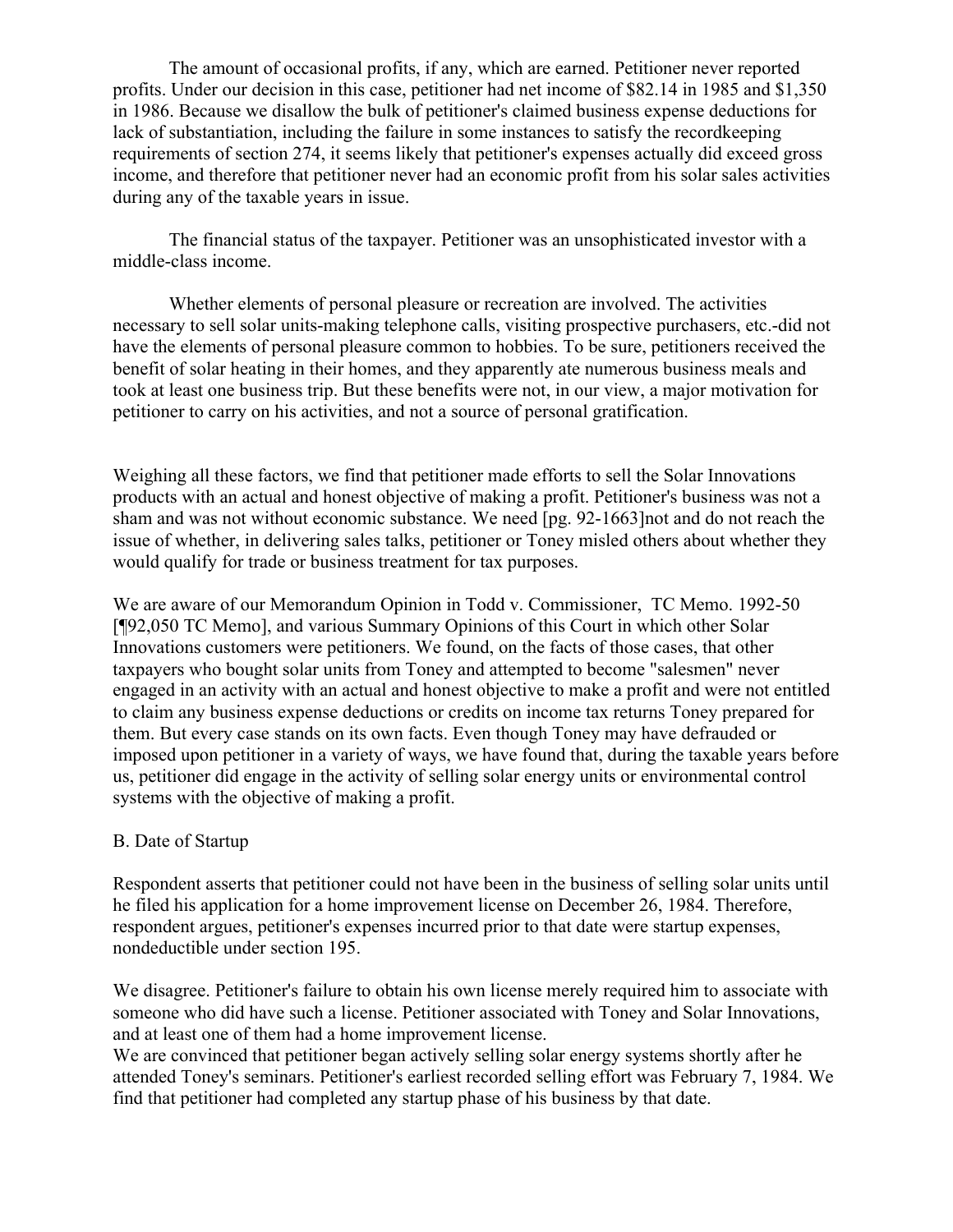# C. Depreciation

# 1. Solar Units

Petitioners claimed deductions for depreciation of their solar units on Schedule C of their 1985 and 1986 returns. Respondent disallowed those deductions. In our findings of fact, supra p. 6, we described petitioners' use of the solar units.

Section 167 provides a deduction for depreciation of property used in a trade or business or for the production of income, while section 262 precludes any deduction for personal, family, or living expenditures. On this record, it appears that the solar units were used almost exclusively to provide more comfortable living conditions for petitioners. Even when the solar units were being used for sales purposes, they continued to provide this personal benefit. Although owning a solar unit may have been helpful in selling solar units, we conclude that the solar units owned by petitioners were not depreciable property. Even an expenditure that is necessary for the success of a business is a nondeductible personal expenditure when the item is of an overwhelmingly personal character. In denying a deduction for maintenance of a hearing aid, we stated: Even if it is used in petitioner's business, in fact even if it is necessary for his successful law practice, the device is so personal as to preclude it from being a business expense. A businessman's suit, a saleslady's dress, the accountant's glasses are necessary for their business but the necessity does not overcome the personal nature of these items and make them a deductible business expense. [Bakewell v. Commissioner, 23 TC 803, 805 (1955).] See also Commissioner v. Flowers, 326 U.S. 465 [ 34 AFTR 301] (1946) (expenses of commuting to work are nondeductible personal expenditures); Paxman v. Commissioner, 50 TC 567 (1968) (recreation consultant denied depreciation of recreation room in family residence beyond allowance permitted by Commissioner), affd. 414 F.2d 265 [ 24 AFTR2d 69-5454] (10th Cir. 1969); Page v. Commissioner, TC Memo. 1970-112 [ ¶70,112 PH Memo TC] (architect's landscaping of his summer cottage was insufficiently related to his trade or business to entitle him to business deductions); sec. 1.162-5(b)(1), Income Tax Regs. (basic education, though required to enter a particular profession, is either a personal expenditure or an "inseparable aggregate" of personal and capital expenditure and is not deductible).

The solar units were used continuously for petitioners' personal benefit. We therefore sustain respondent's disallowance of depreciation deductions relating to their use.

On the other hand, there is evidence in the record that the foregoing analysis should not apply to the Carson home because petitioners rented it to third parties. Petitioners' 1985 and 1986 returns include Schedules E listing the Carson home as rental property. Each return claims Schedule E deductions for depreciation. To the [pg. 92-1664]extent that the depreciation deductions claimed on Schedule C of those returns were attributable to the Carson property and not already claimed on Schedule E, they are allowable in addition to Schedule E depreciation deductions claimed on the returns. Because Schedule E deductions were not in issue at trial, the record before us is insufficient to make findings of fact on this issue, but we direct the parties to take this matter into account in their Rule 155 computation.

# 2. Home Computer

In addition, petitioners claimed depreciation deductions in 1985 and 1986 attributable to a home computer purchased during 1985 for \$847.50. Petitioner testified that he used the computer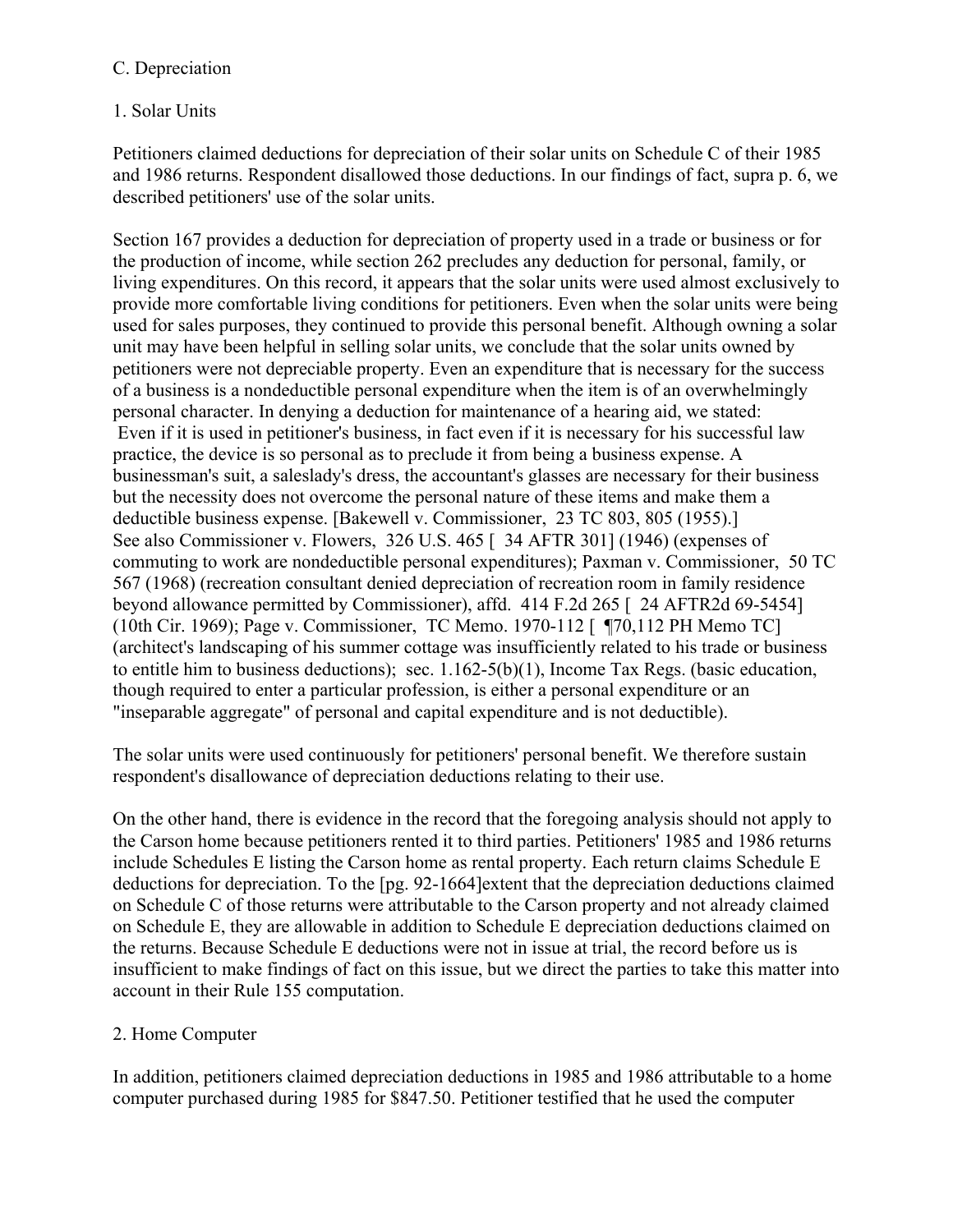exclusively for business, although not entirely for solar sales. Apparently, he also was programming personal computer software. Petitioner submitted a computer-generated report of solar projects pending during the years in issue. Petitioner kept no records of computer usage. Section 274(d) disallows any deduction relating to business use of certain types of property listed in section  $280F(d)(4)$ , including computer equipment, sec.  $280F(d)(4)(iv)$ , unless the taxpayer establishes business use of the property by adequate records or other corroborating evidence. The taxpayer must substantiate (A) the amount of the expense, (B) the time and place of the use of the computer, (C) the business purpose of the computer, and (D) the business relationship to the taxpayer of the person using the computer.

Petitioner has adequately substantiated elements (A), (C), and (D). Petitioner also has adequately substantiated the place where he used the computer (his home) under (B). However, petitioner did not adequately substantiate the time of his business use of the computer. He submitted no record or log of computer usage. Petitioner submitted one sample of the computer's work product. Without sufficient evidence that the computer was used for business purposes, we uphold respondent's determination, and we sustain respondent's disallowance of petitioners' Schedule C depreciation deductions for the home computer.

#### D. General Business Credit

In all 3 years in issue, petitioners claimed a general business credit, consisting of an investment tax credit and (in 1984 and 1985) a business energy credit. Our resolution of the depreciation issue largely resolves the general business credit issue. Petitioners cannot receive a general business credit under section 38 unless the property is eligible for depreciation under section 167. We already have held that the solar units are not eligible for depreciation. A fortiori, the solar units are not eligible for a general business credit.

We reach the same result with respect to the Carson house, even though the solar unit there was depreciable as part of a rental property in 1985 and 1986. The solar system was installed at the Carson home in 1984, when it was still petitioners' principal residence, but was converted to income-producing use when petitioners rented out the Carson property.

The credits under section 38 are available for the year the property is "placed in service". Property is placed in service when it "is placed in a condition or state of readiness and availability for a specifically assigned function, whether in a trade or business, in the production of income, in a tax-exempt activity, or in a personal activity." Sec. 1.46-3(d)(1)(ii), Income Tax Regs. The regulations specifically anticipate the situation before us, where property is converted from personal to income-producing use:

The credit allowed by section 38 with respect to any property shall be allowed only for the first taxable year in which such property is placed in service by the taxpayer. The determination of whether property is section 38 property in the hands of the taxpayer shall be made with respect to such first taxable year. Thus, if a taxpayer places property in service in a taxable year and such property does not qualify as section 38 property \*\*\* in such year, no credit \*\*\* shall be allowed to the taxpayer with respect to such property notwithstanding that such property \*\*\* qualifies as section 38 property in a subsequent taxable year. For example, if a taxpayer places property in service in 1963 and uses the property entirely for personal purposes in such year, but in 1964 begins using the property in a trade or business, no credit is allowable to the taxpayer under section 38 with respect to such property.  $\lceil \text{Sec. 1.46-3(d)(4)(i)} \rceil$ , Income Tax Regs.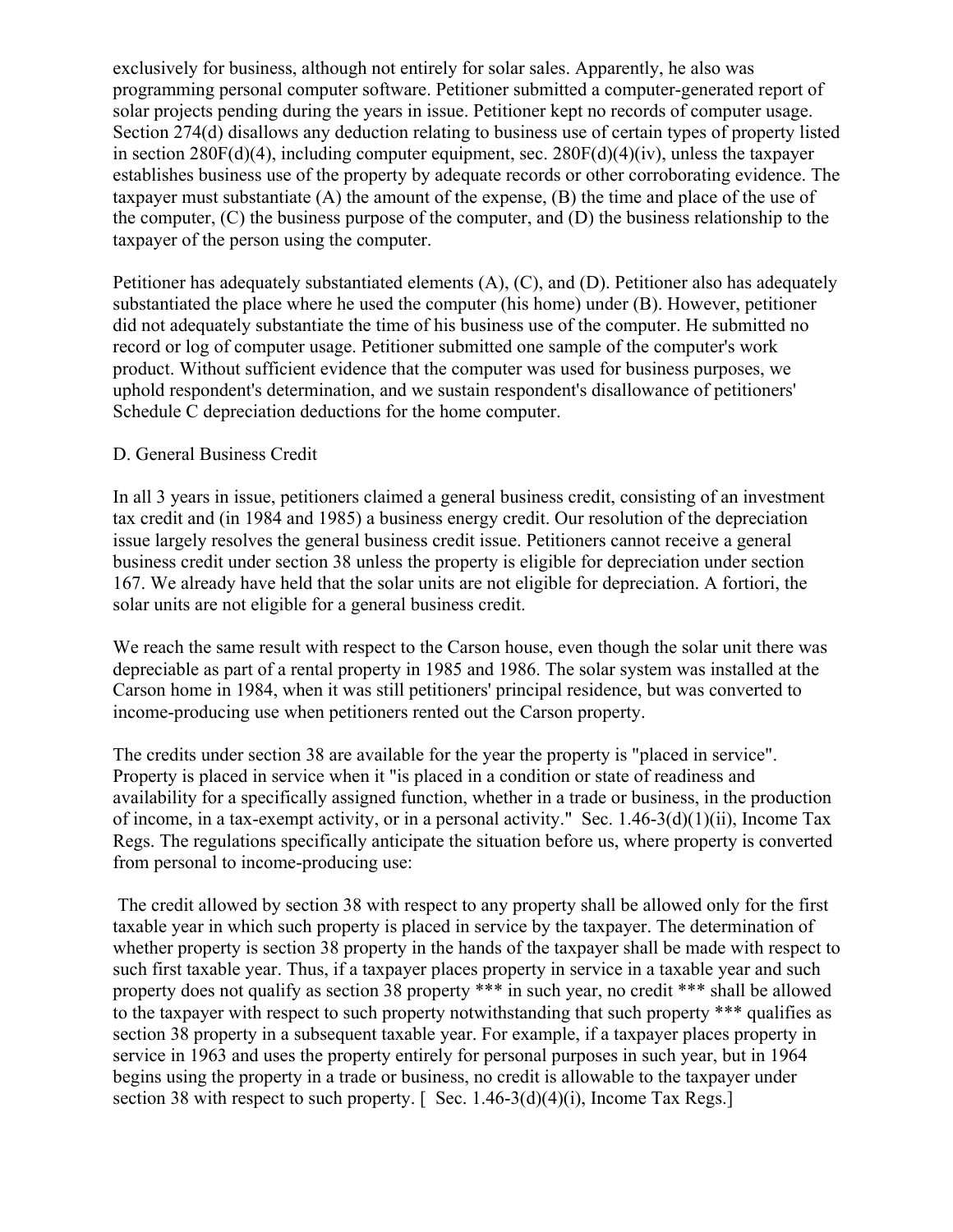Thus, petitioners are not entitled to any credits under section 38 for their solar units. With regard to the computer, section 274(d) denies any credit relating to "listed property", such as the computer, unless the substantiation requirements are met. We found, supra p. 21, that petitioner had not substantiated the business usage of the computer. We sustain respondent's disallowance of the general business credits.

E. Schedule C Deductions[pg. 92-1665]

1. Taxable Year 1984

Petitioners reported gross income of \$400 from solar sales in 1984. They claimed the following deductions:

Office Expenses. Petitioners claimed \$217 for office expenses. This amount represents one payment by petitioner to Toney for petitioner's share of the telemarketing expenses, described supra page 5. Petitioner produced a receipt which adequately substantiated this expense. This expense was incurred on May 16, 1984, after the startup phase of petitioner's business. Petitioner's deduction of this expense is allowed.

Supplies. Petitioners claimed \$486 for supplies. Mr. Matlock purchased a carrying case for a videocassette recorder that he took to seminars, as well as sundry office items. Petitioners produced receipts totaling \$282.64 for these items. Petitioner also produced postal receipts of \$162.87, which expenses apparently were included in the supplies category. We allow petitioners a deduction of \$445.51.

Travel, entertainment, and meals. Petitioners claimed \$510 for travel and entertainment. Petitioners conceded at trial that they lacked substantiation for the deduction of these expenses. Petitioners also claimed \$1,054 for business meals, but produced no documentation to support their claim. We therefore sustain respondent's determination in full.

Utilities and telephone. Petitioners claimed \$682 for utilities and telephone. Petitioners produced no substantiation for the deduction of these expenses. Nonetheless, we have found that petitioner was engaged in an activity for profit, and we believe that the business reasonably required him to use the telephone, so we will make some allowance. Cohan v. Commissioner, 39 F.2d 540, 544 [ 8 AFTR 10552] (2d Cir.1930). We allow petitioner \$50 for telephone expenses.

Automobile expenses. Petitioners claimed insurance expense of \$488 on their Schedule C for 1984. This amount approximated 50 percent of their auto insurance for the year, to account for the purported 50 percent business usage of both family autos. Petitioners failed to offer any documentary evidence of insurance payments.

Petitioners claimed \$720 for approximately one-half of their gas and oil expenditures, for which there was no substantiation. Petitioners claimed \$439 for repairs and maintenance of two vehicles, or approximately 43 percent of total repair expenditures, and \$120 for tires and batteries. Petitioners produced receipts showing that these expenses had been paid. Two repairs, totaling \$295.18, occurred prior to February 7, 1984, and therefore are either nondeductible startup expenses, sec. 195, or personal expenditures.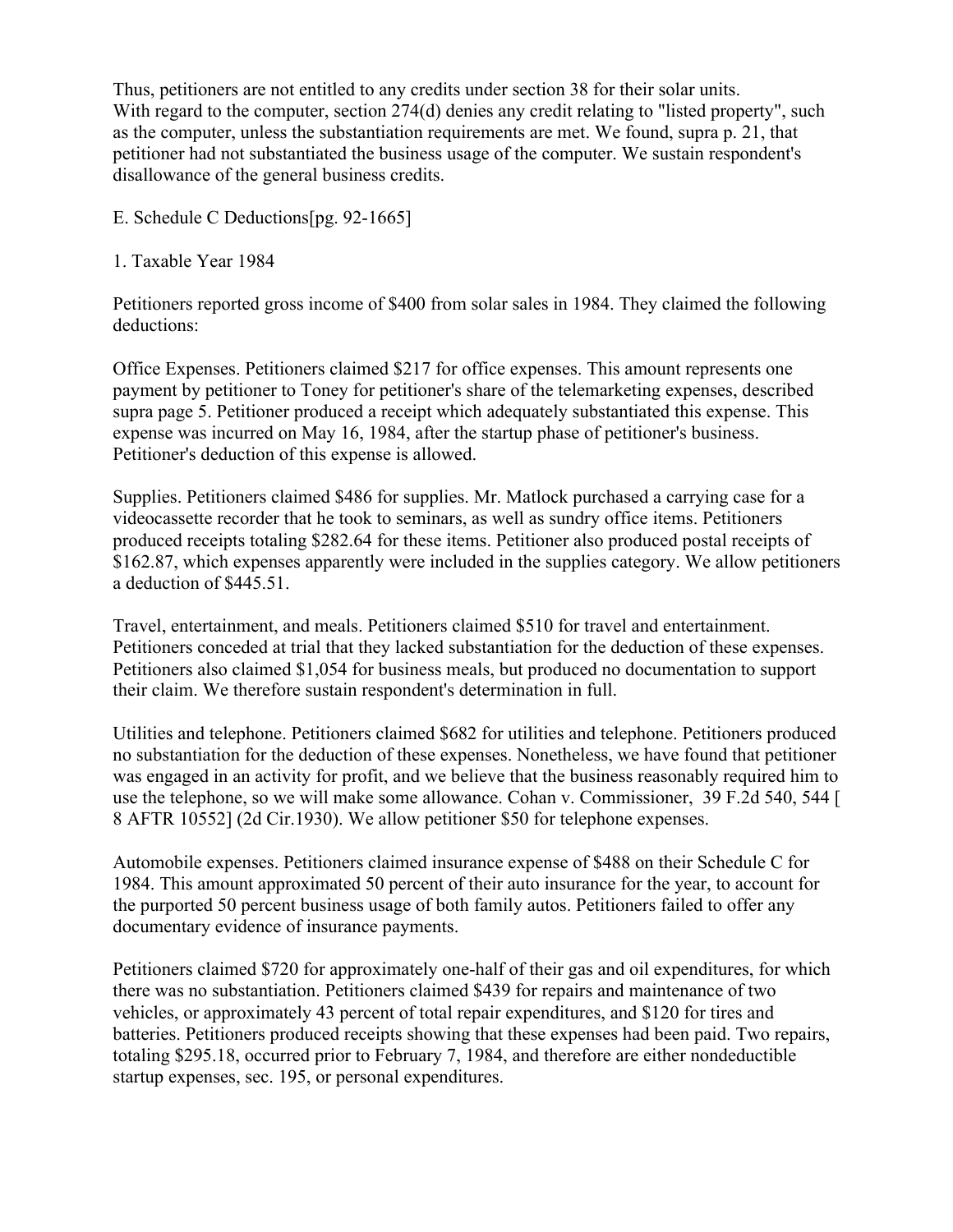Petitioners were unable to prove the allocation of the cars' business and personal usage. Petitioner never kept a log of business or personal mileage, so his excuse that many of his 1984 records were lost in storage is unavailing. Based on the 1984 calendar, however, we believe some deduction is in order for post-startup auto expenditures. We allow petitioner 1,875 miles of local business usage of automobiles in 1984, or 25 miles for each of the 75 appointments after startup. At the applicable mileage rate of 20.5 cents per mile, Rev. Proc. 84-72, 1984-2 C.B. 735; Rev. Proc. 83-74, 1983-2 C.B. 593, we allow petitioner a deduction of \$384.37 for automobile expenses. Cohan v. Commissioner, supra.

Petitioners also claimed \$231 for interest on indebtedness, about one-half the interest on a loan on Mr. Matlock's automobile. Petitioners adequately substantiated this expense. We allow the entire interest expense deduction, but as a personal deduction on Schedule A, rather than as an expense on Schedule C.

Miscellaneous expenses. Petitioners claimed \$216 for miscellaneous expenses. Petitioners introduced a receipt for carpeting for \$4,296, payable (with 18.15 percent interest) in 36 installments of \$155.46. Petitioner claimed that he deducted a portion of the expenditure allocable to an alleged home office. Petitioner also presented a receipt for \$303.36 for a water purifying system installed in the Carson house. Petitioner claimed that he was attempting to sell water purifying systems. These expenditures were for nondeductible capital improvements to petitioner's residence. Sec. 263(a)(1). Although the interest would have been deductible if paid, petitioner presented no evidence that the interest had been paid and was not deducted elsewhere on his return. We therefore sustain respondent's determination in full.

#### 2. Taxable Year 1985

Petitioners reported gross income of \$1,500 from solar sales in 1985. They claimed the following deductions:

Automobile expenses. Petitioners claimed \$2,438 for automobile expenses, covering both the auto primarily used by Mr. Matlock and the auto primarily used by Mrs. Matlock. Petitioners submitted receipts for[pg. 92-1666] auto repairs, maintenance, and gasoline totaling \$2,693.37. As with 1984, however, petitioners were unable to substantiate the business portion of their auto usage.

Beginning with the 1985 taxable year, section 274(d)(4) provides that no deduction is allowable for use of property listed in section  $280F(d)(4)$ , including automobiles, sec.  $280F(d)(4)(A)(i)$ , unless the taxpayer substantiates by adequate records or corroborative evidence (A) the amount of such expense, (B) the time and place of use, (C) the business purpose, and (D) the business relationship of the taxpayer to the persons using the automobile. We are prohibited from estimating the appropriate deduction under the Cohan rule. Sec. 1.274-5(a), Income Tax Regs. Petitioner was unable to produce any records that show the absolute amount of business usage of the automobiles or the ratio of business to personal use. Thus, petitioner did not comply with section 274(d)(4), and we accordingly sustain respondent's determination.

Insurance. Petitioners claimed \$850 for insurance. Petitioner asserted that the amount covered one-sixth of his homeowner's insurance and some portion of his automobile insurance. Petitioner occasionally used a room in his home as an office. The room accounted for approximately 8.75 percent of the square footage in the house. Petitioner submitted no documentation substantiating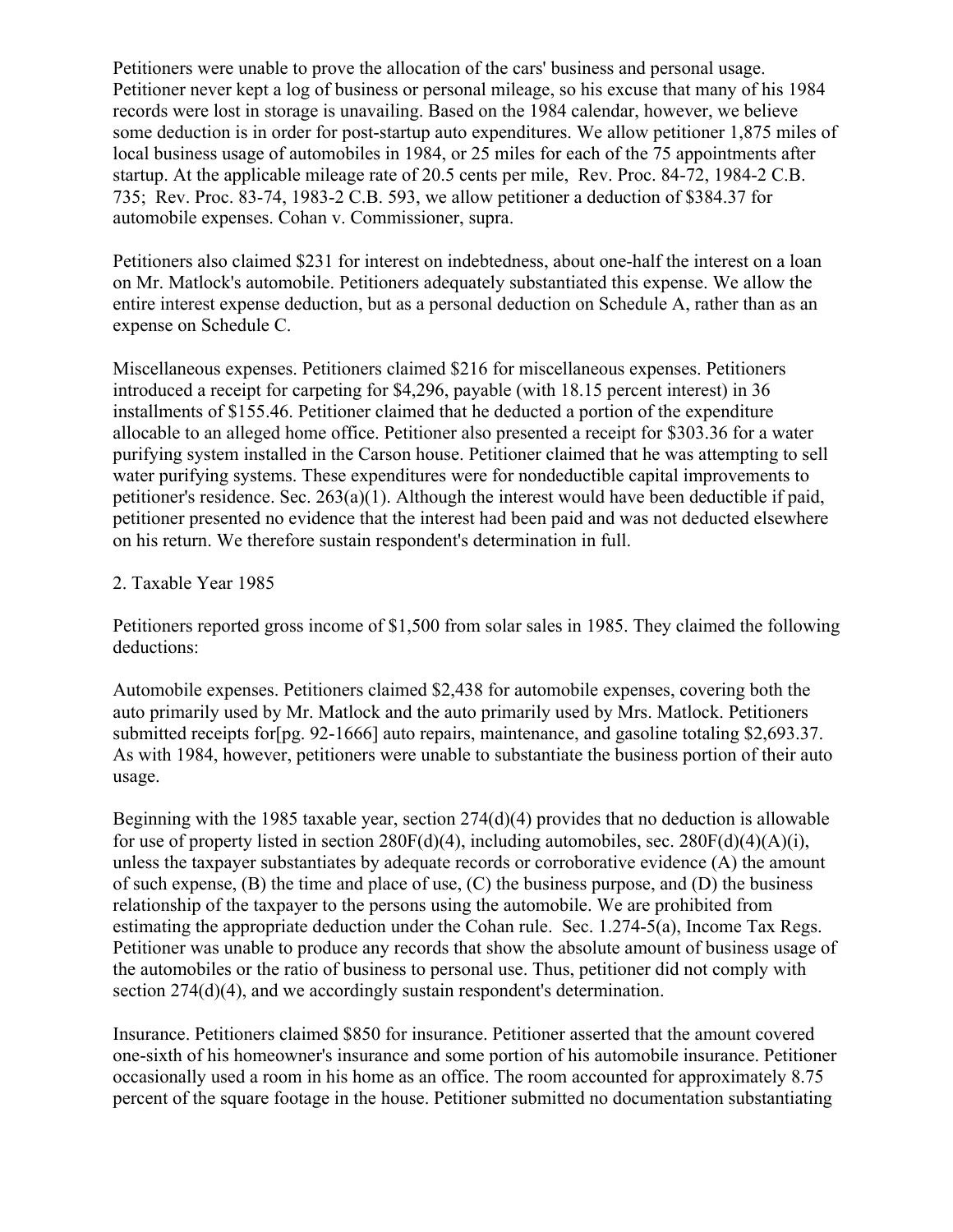this deduction, and did not present sufficient evidence about the extent of the business usage of the room.

Section 280A requires that a taxpayer prove that a portion of his home was used exclusively and regularly for business purposes to be entitled to deductions relating to the business use of a home. Petitioner failed so to prove. We therefore sustain respondent's determination in full. Office expenses. Petitioners claimed \$574 for office expenses. Petitioners sole documentation is a receipt for \$4.85. Despite the lack of documentation, we believe some amount was spent on office expenses. We allow a deduction of \$100. Cohan v. Commissioner, supra. Other interest. Petitioners claimed \$386 for "other interest". This is one half of the interest paid on the home improvement loans for the solar units. As discussed supra p. 18, we do not believe that the solar units were property used in an activity for profit, and we therefore find that this interest was not incurred in petitioner's solar sales activities and is not deductible on Schedule C. Nonetheless, respondent concedes that the amount is deductible under section 163 (relating to interest), and we allow such a deduction. We direct the parties in their Rule 155 computation to allocate the interest between petitioners' rental activities and their personal residence.

Repairs. Petitioners claimed \$642 for repairs (in addition to car repairs discussed supra p. 26). These expenditures were for carpeting and curtains for the room in the house petitioner used as an office. These expenditures are not repairs, but rather are nondeductible capital improvements to the property. Sec. 263(a)(1). We therefore sustain respondent's determination in full. Supplies. Petitioners claimed \$588 for supplies. Petitioner submitted an unitemized receipt in the amount of \$22.08 as substantiation. Petitioners also submitted canceled checks, payable either to Mrs. Matlock or to cash, totaling \$1,760. A check for \$200 to Mrs. Matlock bears the memo "Personal". The other checks have memos such as "supplies and materials" or "business".

These checks are insufficient to show that the expenses were incurred in carrying on petitioner's solar sales activities. Inasmuch as the payee was Mrs. Matlock or cash, the money could have just as easily been used for personal expenses as for business expenses. Nonetheless, petitioners clearly spent some amount on supplies, so some deduction is in order. We allow \$100 as a deduction for supplies. Cohan v. Commissioner, supra.

Entertainment and business meals. Petitioners claimed \$1,496 for entertainment. Petitioners produced canceled checks totaling \$1,513.97 as substantiation. The checks were payable to the order of grocery stores. When petitioners held sales seminars at their homes, Mrs. Matlock would purchase food and beverages at the grocery store to provide refreshments for prospective customers. The 1985 calendar states the dates of the various seminars and the number of people expected to attend, but no names of the seminar attendees. Indeed there is no record of how many invitees actually attended.

Respondent argues that the substantiation requirements of section 274(d) apply to these expenses, and that petitioners did not meet those requirements. Section 274(d)(2) requires detailed substantiation of business entertainment expenses. The threshold question is whether section 274(d) applies because these expenses were entertainment expenses. 2 The regulations [pg. 92-1667]under section 274(a) provide some guidance as to what the Code means by "entertainment":

(b) Definitions-(1)Entertainment defined -(i) In general. For the purposes of this section, the term "entertainment" means any activity which is of a type generally considered to constitute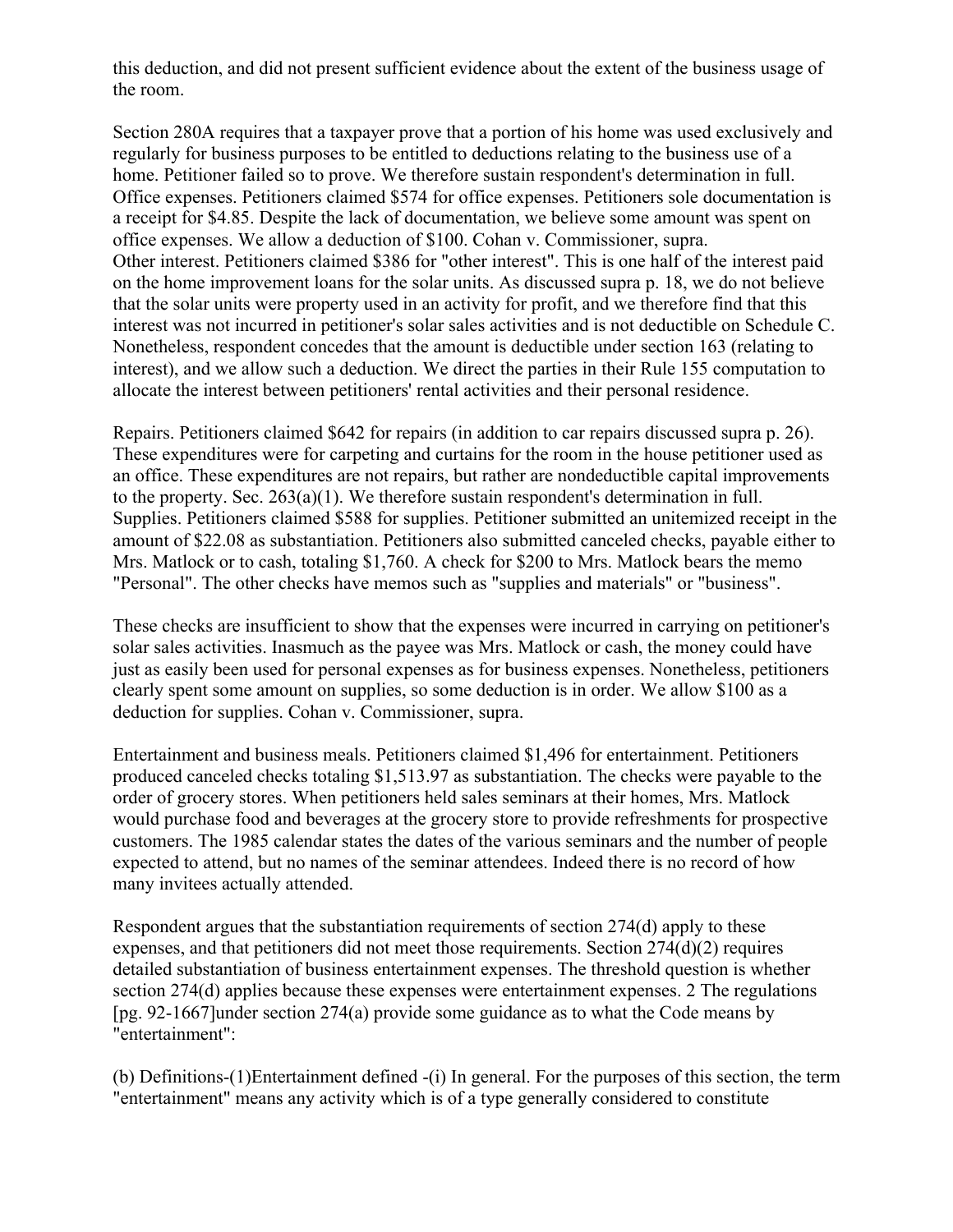entertainment, amusement, or recreation, such as entertaining at night clubs, cocktail lounges, theaters, country clubs, golf and athletic clubs, sporting events, and on hunting, fishing, vacation and similar trips, including such activity relating solely to the taxpayer or the taxpayer's family. The term "entertainment" may include an activity, the cost of which is claimed as a business expense by the taxpayer, which satisfies the personal, living, or family needs of any individual, such as providing food and beverages, a hotel suite, or an automobile to a business customer or his family. The term "entertainment" does not include activities which, although satisfying personal, living, or family needs of an individual, are clearly not regarded as constituting entertainment, such as (a) supper money provided by an employer to his employee working overtime, (b) a hotel room maintained by an employer for lodging of his employees while in business travel status, or (c) an automobile used in the active conduct of trade or business even though used for routine personal purposes such as commuting to and from work. On the other hand, the providing of a hotel room or an automobile by an employer to his employee who is on vacation would constitute entertainment of the employee.

(ii) Objective test. An objective test shall be used to determine whether an activity is of a type generally considered to constitute entertainment. Thus, if an activity is generally considered to be entertainment, it will constitute entertainment for purposes of this section and section 274(a) regardless of whether the expenditure can also be described otherwise, and even though the expenditure relates to the taxpayer alone. This objective test precludes arguments such as that "entertainment" means only entertainment of others or that an expenditure for entertainment should be characterized as an expenditure for advertising or public relations. However, in applying this test the taxpayer's trade or business shall be considered. Thus, although attending a theatrical performance would generally be considered entertainment, it would not be so considered in the case of a professional theater critic, attending in his professional capacity. Similarly, if a manufacturer of dresses conducts a fashion show to introduce his products to a group of store buyers, the show would not be generally considered to constitute entertainment. However, if an appliance distributor conducts a fashion show for the wives of his retailers, the fashion show would be generally considered to constitute entertainment. [Sec. 1.274-2(b)(1)(i) and (ii), Income Tax Regs; emphasis added.]

Our task is to decide whether a solar energy unit sales talk at the salesman's home at which he provides refreshments is an activity that is "generally considered to constitute entertainment." Sec. 1.274-2(b)(1)(ii), Income Tax Regs. We conclude it is not entertainment, especially in light of the regulation's "fashion show for customers" example. Id. Displaying one's own wares to customers, even in an entertaining way, is not entertainment, according to the regulations. 3 The refreshments were provided[pg. 92-1668] only as a polite and incidental amenity for prospective customers who listened to petitioner's sales talks about the benefits of solar energy. As we understand the facts, food was not an important part of petitioner's seminars, and did not convert his sales talks into "entertainment". See Pillsbury v. United States, 60 AFTR 2d 87-6003, 86-2 USTC par. 9594 (D. Minn. 1986) (state troopers, required by orders to eat in restaurants so that they could provide a visible police presence, were not subject to sec. 274(d) substantiation requirements), affd. on other grounds 841 F.2d 809 [ 61 AFTR2d 88-769] (8th Cir. 1988).

We have, in prior decisions on different facts, analyzed grocery store expenditures under section 274, but those cases are distinguishable. In Wedemeyer v. Commissioner, TC Memo. 1990-324 [ ¶90,324 PH Memo TC],we held that "the connection between the grocery receipts and business meetings is too tenuous to constitute adequate substantiation." That is not the case here. In Hefti v. Commissioner, TC Memo. 1988-22 [ ¶88,022 PH Memo TC], provision of "candy,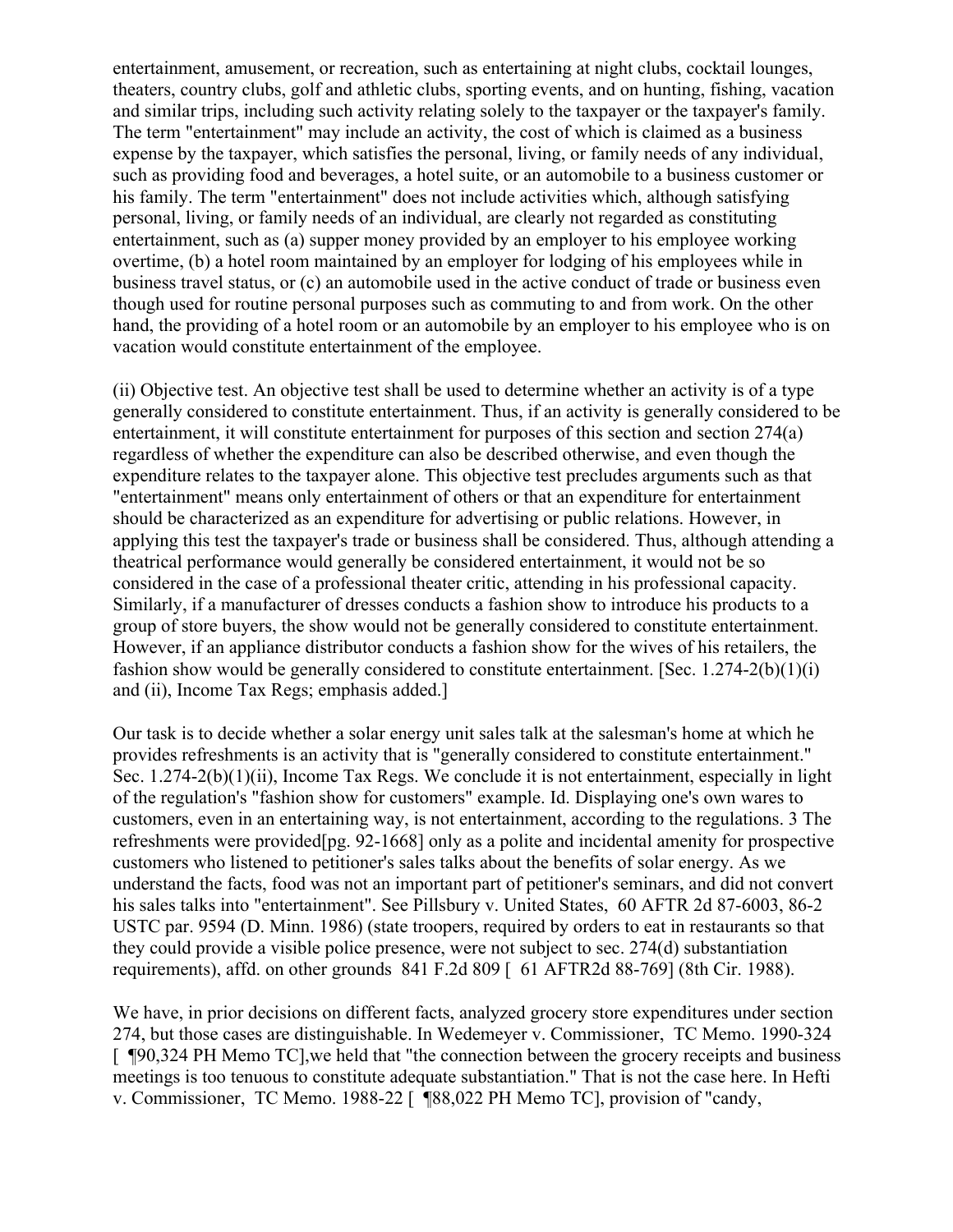beverages, and light meals to clients during working meetings" was analyzed under section 274, but that decision turned on the taxpayers' "incredible" claim that two-thirds of their grocery expenses were business expenses.

Nonetheless, we largely sustain respondent's determination. The records presented were too lacking in substance to convince us that the payments to the grocery stores were entirely for business purposes. We cannot tell what or how much was purchased because there are no itemized receipts. Petitioners' records indicate that they spent between \$5.80 and \$18.40 per person per seminar, with an average of \$8.58 per person.

In our experience, this average is more than one would typically spend for refreshments at gatherings of this type. We infer that a large percentage of the groceries was for personal consumption. We note that petitioners did not offer the testimony of Mrs. Matlock, who signed all the checks and appears to have done the shopping. She would have been better able than anyone else to tell us whether any of the groceries were for personal consumption. We can only assume that her testimony would have undercut petitioners' case. Wichita Terminal Elevator Co. v. Commissioner, 6 TC 1158 (1946), affd. as to other grounds 162 F.2d 513 [ 35 AFTR 1487] (10th Cir. 1947).

Nonetheless, petitioner has provided enough evidence to convince us that some deduction is in order. We will allow petitioner to deduct \$3 per person expected, or \$486. Cohan v. Commissioner, supra.

Petitioners also claimed \$1,589 for business meals. Unlike the sales seminars, these meals were in restaurants. A meal in a restaurant is generally considered to be "entertainment", and therefore section 274(d) applies. See, e.g., Didsbury v. Commissioner, TC Memo. 1989-1 [ ¶89,001 PH Memo TC]; Silkman v. Commissioner, TC Memo. 1988-291 [ ¶88,291 PH Memo TC]; Schloegl v. Commissioner, TC Memo. 1986-440 [ ¶86,440 PH Memo TC]. Section 274(d) requires "adequate records or [other] evidence corroborating the taxpayer's own statement" substantiating  $(A)$  the amount spent,  $(B)$  the time and place of the entertainment,  $(C)$  the business purpose of the expense, and (D) the business relationship to the taxpayer of the person entertained. Petitioners submitted receipts totaling \$283.51 as substantiation. We find that receipts covering \$245.86 of the business meal expenditures comply with the requirements of section 274(d), and therefore allow a deduction in that amount for business meals.

Utilities and telephone. Petitioners claimed \$854 for utilities and telephone. Petitioner submitted checks written to the order of Pacific Bell, AT&T, Southern California Edison Co., and Southern California Gas Co. totaling \$1,409.81. Petitioner stated that he estimated his business telephone usage at 70 percent of total usage, so he deducted 70 percent of the amount expended for telephone bills. He also deducted one-sixth of the amount expended for utilities, allocable to his purported home office.

Petitioner submitted no evidence, such as a log book, to corroborate his claim that business telephone usage was 70 percent of the total. However, we believe some deduction for telephone usage is in order, and we allow \$100. Cohan v. Commissioner, supra. 4 In addition, petitioner did not establish the size of his office relative to the rest of the house, the amount of time that the office was used, and whether the office was regularly used exclusively for business purposes. Sec. 280A(c). Petitioner has thus failed to substantiate the business nature of the utility expenses, and therefore respondent's determination is sustained with respect to the utilities.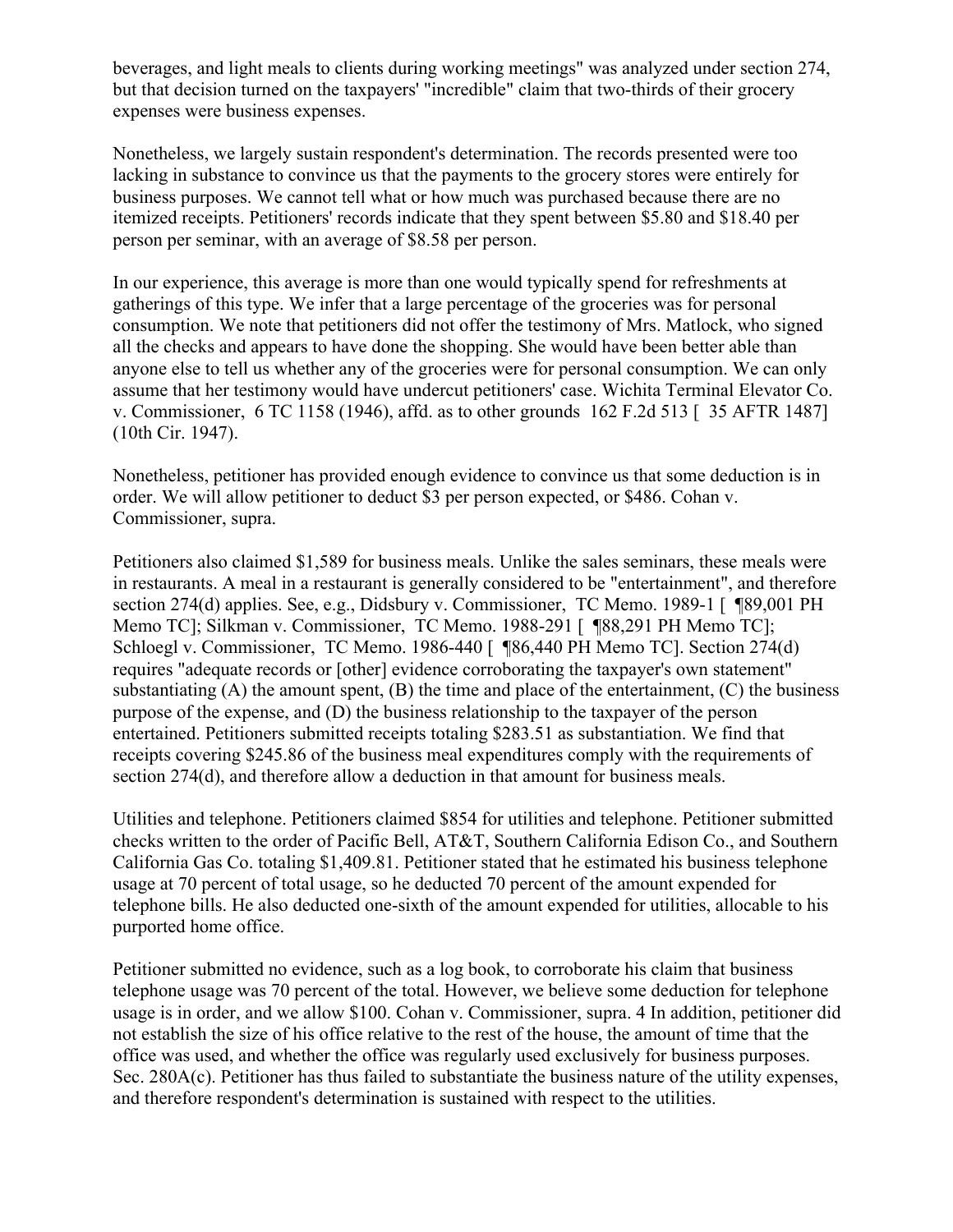Gifts. Petitioners claimed a deduction of \$300 for business gifts. Petitioners submitted [pg. 92- 1669]four checks totaling \$199.34, payable to K-Mart and Thrifty. Petitioner asserted that these amounts were aggregations of small gifts given to customers to promote business. Petitioner did not establish to whom these gifts were given, or what they were.

Section 274(d) requires, regardless of the amount of the gift, that the taxpayer substantiate (A) the amount expended on a gift, (B) the date and description of the gift, (C) the business purpose of the gift, and (D) the business relationship of the donee. Petitioner was unable to establish the amount expended on any gift, the date of any gift, or the description of any gift. We therefore sustain respondent's determination.

Miscellaneous expenses. Petitioner claimed a \$642 deduction for miscellaneous expenses. Petitioner produced receipts for paint totaling \$277.49. Petitioner did not establish a business purpose for the paint. Petitioner also submitted a log book entry noting an "educational expense" of \$330.27, and a check for \$89.50 payable to "Xerox Learning Sys." Petitioner testified that the educational expense was for a "computer speed learning, reading type deal". In our view, a course that teaches students how to read and learn more quickly is generalized education, unrelated to petitioner's solar activities. Sec. 1.162-5(b)(1), Income Tax Regs. We sustain respondent's determination.

#### 3. Taxable Year 1986

Petitioners reported gross income of \$3,500 from solar sales in 1986. They claimed the following deductions:

Bank charges. Petitioners claimed \$75 in bank charges, but provided no substantiation. Petitioner asserted the charges were for bounced checks written for business purposes, but we view this uncorroborated statement with skepticism. We sustain respondent's determination. Interest. Petitioners claimed \$3,153 in mortgage interest on Schedule C, which respondent disallowed. Petitioners also claimed interest as follows: Schedule A .............................................. \$ 9,700 Schedule B .............................................. 10,432 ------

Total \$20,132

Petitioner submitted information statements from various lenders showing that petitioners paid \$17,303.95 in interest during 1986. Petitioner has failed to show that he paid interest in excess of the amount allowed by respondent. We therefore sustain respondent's determination. Legal expenses. Petitioners deducted \$650 for legal expenses. Petitioner claimed this amount was paid in cash to an attorney representing Coast to Coast Marketing after petitioner became a stockholder in Coast to Coast.

We find that petitioner did not adequately substantiate this payment. Even if he had, however, petitioner did not make the payment in carrying on his activity for profit, but rather on behalf of Coast to Coast, a separate taxable entity. Such payments are not deductible. Leamy v. Commissioner, 85 TC 798, 808-809 (1985). We therefore sustain respondent's determination. Office expenses. Petitioners deducted \$1,549 for office expenses. Petitioner produced receipts from printing shops for business forms and business cards totaling \$1,476.10. However,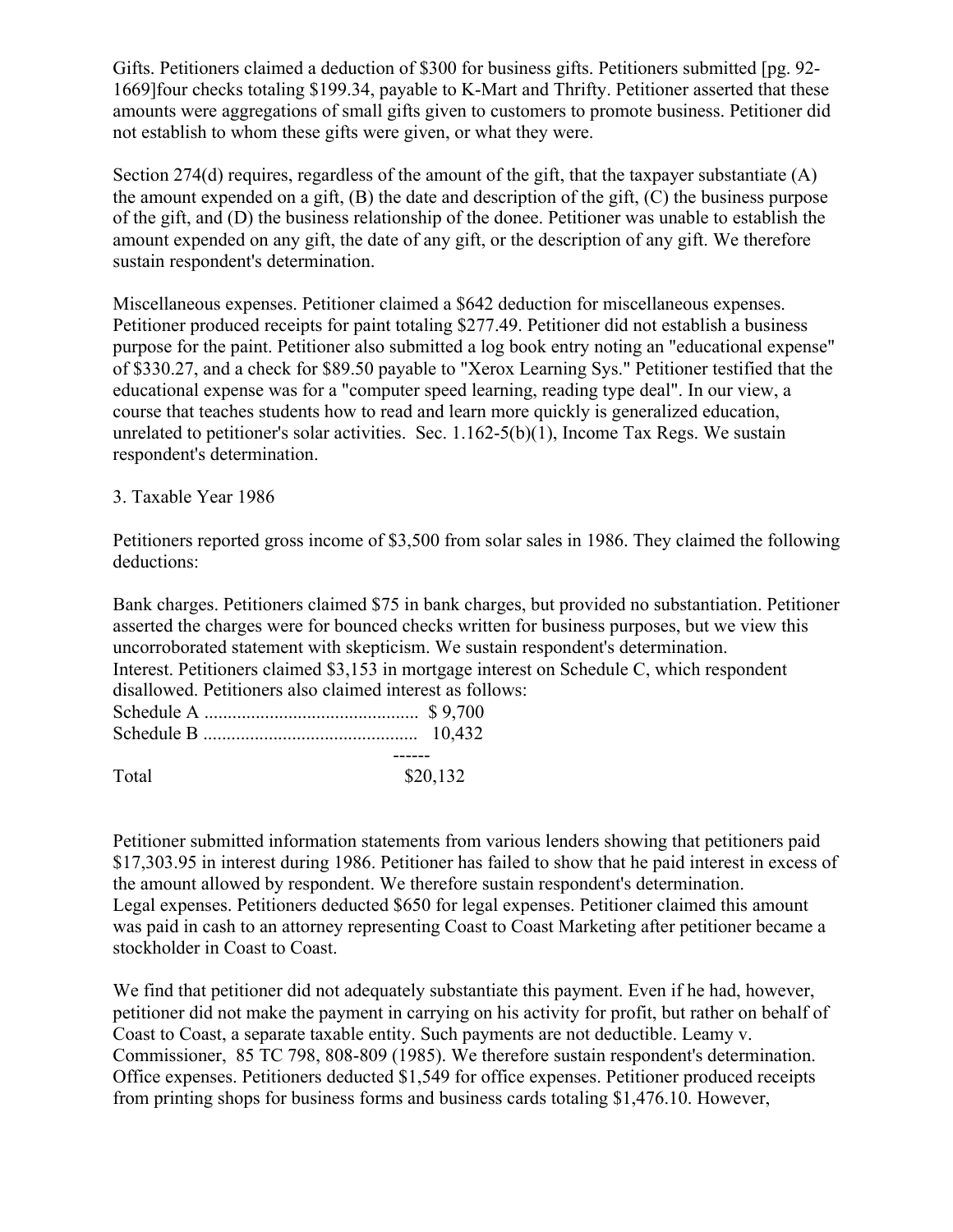petitioner also introduced two receipts indicating payments of \$700 from Coast to Coast Marketing to a print shop, and a check drawn on the account of Coast to Coast Marketing for \$933.08 payable to the same print shop. Coast to Coast thus paid \$1,633.08. We believe that Coast to Coast, rather than petitioner, paid the \$1,476.10 in expenses, and therefore petitioner is not entitled to the deduction. We sustain respondent's determination.

Rent on business property. Petitioners claimed a deduction of \$1,550 for rental of business property. Petitioner entered into an agreement to sublet office space on a month-to-month basis from Coast to Coast, beginning September 1, 1986, for \$388 per month. Petitioners submitted receipts signed by Mr. Toney showing that rent had been paid. Mr. Matlock was now in business full time and thought that he needed an office. We find that petitioners are entitled to a deduction of \$1,552.

Repairs and supplies. Petitioners claimed \$464 for repairs. As substantiation, petitioner submitted receipts from various hardware stores totaling \$671.14. Petitioners also claimed \$1,056 for supplies, and[pg. 92-1670] produced hardware store receipts of \$700.24. These expenditures were for materials and tools used to assemble the Whole Home Comfort System, a product sold by Coast to Coast.

We have found that petitioner was in the business of selling environmental control systems. He was not in the business of assembling such systems; that was the business of Coast to Coast, a separate entity. The expenses were manufacturing expenses, not selling expenses. Therefore, these expenses were not incurred in petitioner's activity and not deductible by him. Leamy v. Commissioner, supra at 809; Westerman v. Commissioner, 55 TC 478 (1970). In addition, the expenditures are not deductible because, in the absence of a binding agreement, a taxpayer may not deduct expenses voluntarily paid for the benefit of another. Deputy v. du Pont, 308 U.S. 488, 493 [ 23 AFTR 808] (1940); Westerman v. Commissioner, supra. Finally, as we have noted above, by this time petitioner owned shares of stock in Coast to Coast, and petitioner sought, through his assembling activities, to increase the value of that stock. Therefore, his expenses were, at best, nondeductible contributions to the capital of Coast to Coast. Leamy v. Commissioner, supra at 808. Respondent's determination is sustained.

Utilities and telephone. Petitioners claimed \$496 for utilities. Petitioners produced checks to local and long distance telephone companies totaling \$594.34, and to utilities totaling \$1,716.23. Petitioner testified that he deducted 70 percent of the phone bills, plus some unspecified percentage of the utilities allocable to his home office. Petitioner was unable to substantiate the existence or business necessity of the home office, especially for the time after he started subletting office space in September 1986. Petitioner also was unable to justify his allocation of the business usage of the family telephone. We nonetheless believe that there was some business usage of the telephone, and allow a deduction of \$220. Cohan v. Commissioner, supra. Computer expenses. Petitioners deducted \$697 for computer expenses. Petitioner produced a \$697 invoice dated October 29, 1986, for software and programming services. The invoice is marked paid in full. By this time, Mr. Matlock was pursuing the new goal of creating a marketable computer program, whose function he did not describe. For reasons not clear from the record, he was apparently using Solar Innovations' corporate shell to launch this new venture. Indeed, the invoice states that it was issued to Solar Innovations, not Mr. Matlock.

We sustain respondent's determination for several reasons. First, this expenditure is part of the cost of starting a new venture in computer software, and therefore is a nondeductible (and at this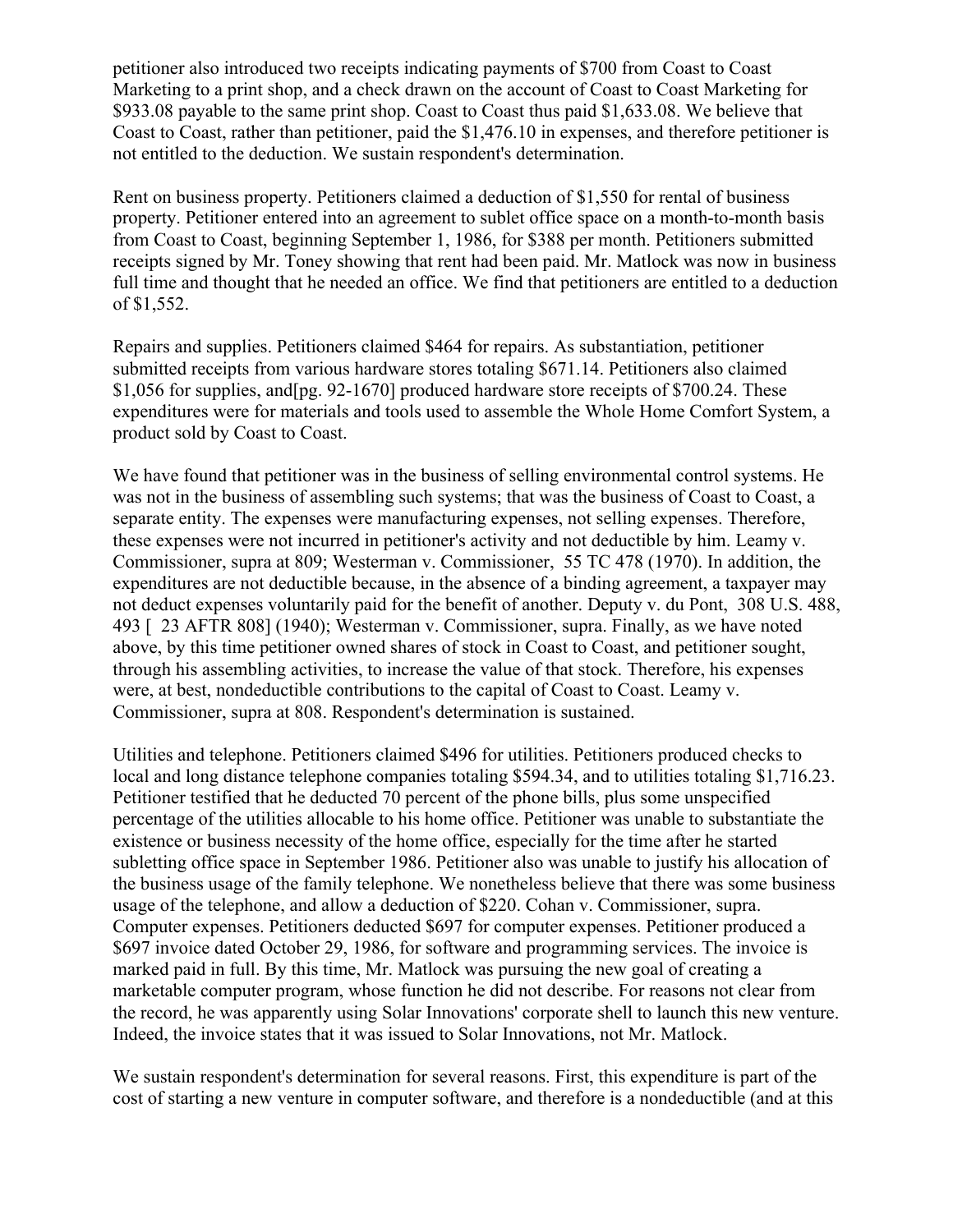point, nonamortizable) startup expense. Sec. 195. Second, the fact that the invoice is addressed to Solar Innovations undercuts the credibility of the invoice as support for petitioners' deduction, because Solar Innovations, rather than petitioner, should have paid the bill. Third, the fact that the vendee is Solar Innovations indicates that any payment by petitioner was on behalf of Solar Innovations, and therefore was not made in carrying on his own activity of selling solar units. Westerman v. Commissioner, supra. Fourth, petitioner's position as a shareholder in a related company indicates that his payment, if he made a payment, was a contribution to Solar Innovations' capital, and therefore was not deductible. Leamy v. Commissioner, supra.

Credit card charges. Petitioners claimed a \$516 deduction for credit card charges. Petitioners offered no substantiation or adequate explanation of the charges. We sustain respondent's determination.

Gifts and promotion. Petitioners deducted \$550 for gifts and promotion. Petitioner submitted checks totaling \$252.63. Petitioner offered no receipts and no testimony indicating what was purchased with the checks. For the reasons stated in our discussion of the 1985 business gifts, supra p. 35, we sustain respondent's determination.

Business meals. Petitioners claimed \$894 for business meals. Petitioners submitted a calendar, similar to those for 1984 and 1985, prepared contemporaneously with the events described therein. The calendar notes that petitioners gave 11 seminars. The calendar shows that for eight of the seminars they invited a total of 126 people and spent a total of \$828.89 for food (\$6.58 per person). The calendar does not provide such information about the other three seminars. Petitioner's log indicated the number of people who actually attended one seminar, but not the others. The names of the attendees did not appear on the list, and no evidence that the amounts were paid, such as canceled checks or receipts, was submitted. For the reasons stated in our discussion of the 1985 entertainment and business meal deductions, supra p. 29, we allow petitioner a deduction of \$3 per person expected, or \$378.

Miscellaneous expense. Petitioners claimed \$1,375 as miscellaneous business expenses. Petitioners introduced receipts from various solar suppliers totaling [pg. 92-1671]\$1,578.16. The receipts were all issued to Solar Innovations or Coast to Coast. No evidence, other than notations on the invoices, indicates that the invoices were paid. The materials were used to repair existing solar installations or to assemble parts of the Whole Home Comfort System. As we already have stated, Mr. Matlock was in the business of selling solar equipment, not repairing or manufacturing it. Petitioner apparently was not paid for the repairs, and since the solar systems were no longer being marketed actively in 1986, the repairs were not likely to result in additional sales. The expenses might have been deductible if petitioner had proved a connection between the assembly and repair activities and his sales activity (e.g., that repairs created goodwill that led to sales), but petitioner did not offer any proof on this point and therefore did not sustain his burden of proof. Rule 142(a). We therefore find that the expenditures were not incurred in his profit-seeking activity. At best, they were nondeductible capital contributions by petitioner to Solar Innovations and Coast to Coast.

Automobile expense. Petitioners claimed \$2,561 for automobile operating expenses, maintenance, repairs, and insurance. Petitioner produced canceled checks in payment of oil company credit card charges for \$1,109.46, a check payable to a tire shop for \$172.54, checks for repairs totaling \$861.32, and a check to an insurance company for \$139.91. These checks total \$2,283.23. Although petitioner claimed that he used the two family cars for business an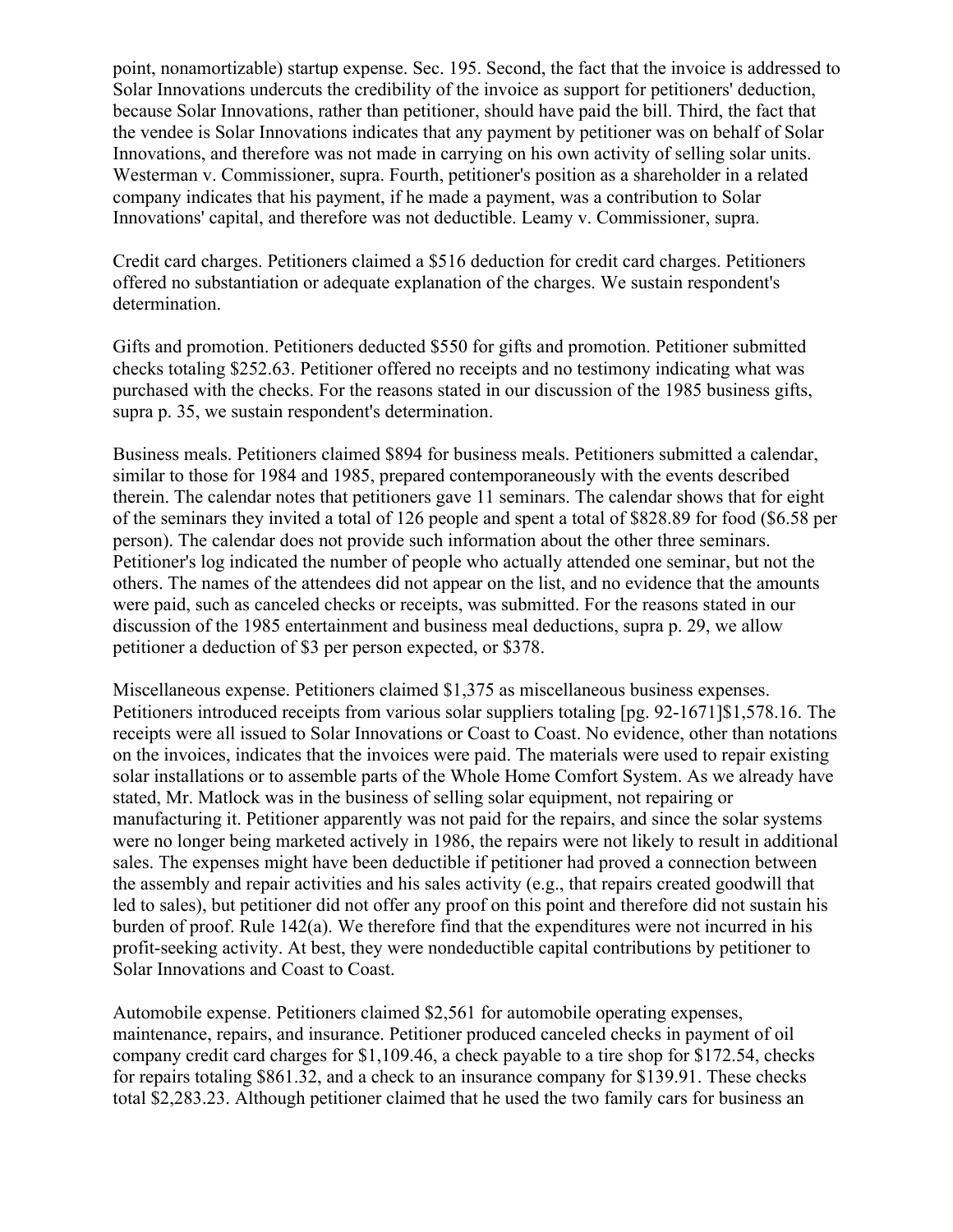aggregate of 70 percent of the time, he testified that he drove one car 20 percent of the time and the other 50 percent of the time for business. We would normally expect these percentages to average out to 35 percent, assuming the cars were driven an equal number of miles. Petitioner was unable to corroborate his allocation and it is unlikely that he drove both cars 70 percent for business.

For the reasons stated supra p. 26, in our discussion of the 1985 automobile expenses, we sustain respondent's determination.

Travel expense. Petitioners claimed a deduction of \$2,439 for travel expense. Petitioner submitted receipts totaling \$417.30 for parking and banquet hall rentals from a hotel. The receipts listed Coast to Coast as the customer. The receipts only show that Coast to Coast incurred the charges, not that Mr. Matlock paid them and not that they were incurred in Mr. Matlock's activity. Petitioner also submitted the checks written to telephone companies noted supra p. 39, for which we already have allowed a deduction. We sustain respondent's determination.

Miscellaneous sales expense. Petitioners claimed \$1,031 for miscellaneous sales expense. Petitioner submitted only the checks allegedly written to pay for business gifts, for which we already have sustained respondent's determination. We sustain respondent's determination.

#### III. Residential Energy Credit

Petitioners did not claim a residential energy credit under section 23 for the solar unit installed at their Lynwood home for \$17,700 during 1985. Petitioners claimed such a credit for 1984 for the Carson home and respondent does not contest petitioners' entitlement to that credit. Section 23(a) allowed (until 1986) a residential energy credit for 40 percent of qualified renewable energy source expenditures on renewable energy source property, as defined in section  $23(b)(2)$  and (5), up to a maximum credit of \$4,000. The renewable energy source credit is allowable only for expenditures related to the taxpayer's principal residence. Sec.  $23(c)(2)(A)(ii)$ . The amount of the credit is reduced by any credit taken in a prior tax year for the same residence. Sec.  $23(b)(3)$ . There is no reduction in the credit, however, when the taxpayer changes principal residences and makes qualified renewable energy source expenditures on the new residence. Sec. 1.23-1(d)(2)(ii), Income Tax Regs.

Thus, if petitioners changed their principal residence to the Lynwood home in 1985, and if the Rope-a-Ray was renewable energy source property, they are entitled to a section 23 credit for 1985. On this record, we conclude that these conditions were satisfied.

We consider all relevant facts and circumstances to determine whether a particular dwelling is a taxpayer's principal residence. Secs. 1.1034-1(c)(3), 1.23-3(e), Income Tax Regs. Petitioners' 1984 tax return, filed during 1985, shows their address as the Lynwood home. Subsequent returns used the same address. Petitioners' 1985 and 1986 returns show the Carson house as rental property. On both those returns, in response to the question on Schedules E, "For each property listed, did you or a member of your family use for personal purposes any of the properties for more than the greater of 14 days or 10% of the total days rented at fair rental value during the tax year?" petitioners responded "No" regarding the Carson house. This [pg. 92- 1672]evidence leads us to believe that the Lynwood home was petitioners' principal residence when the Rope-a-Ray was installed there.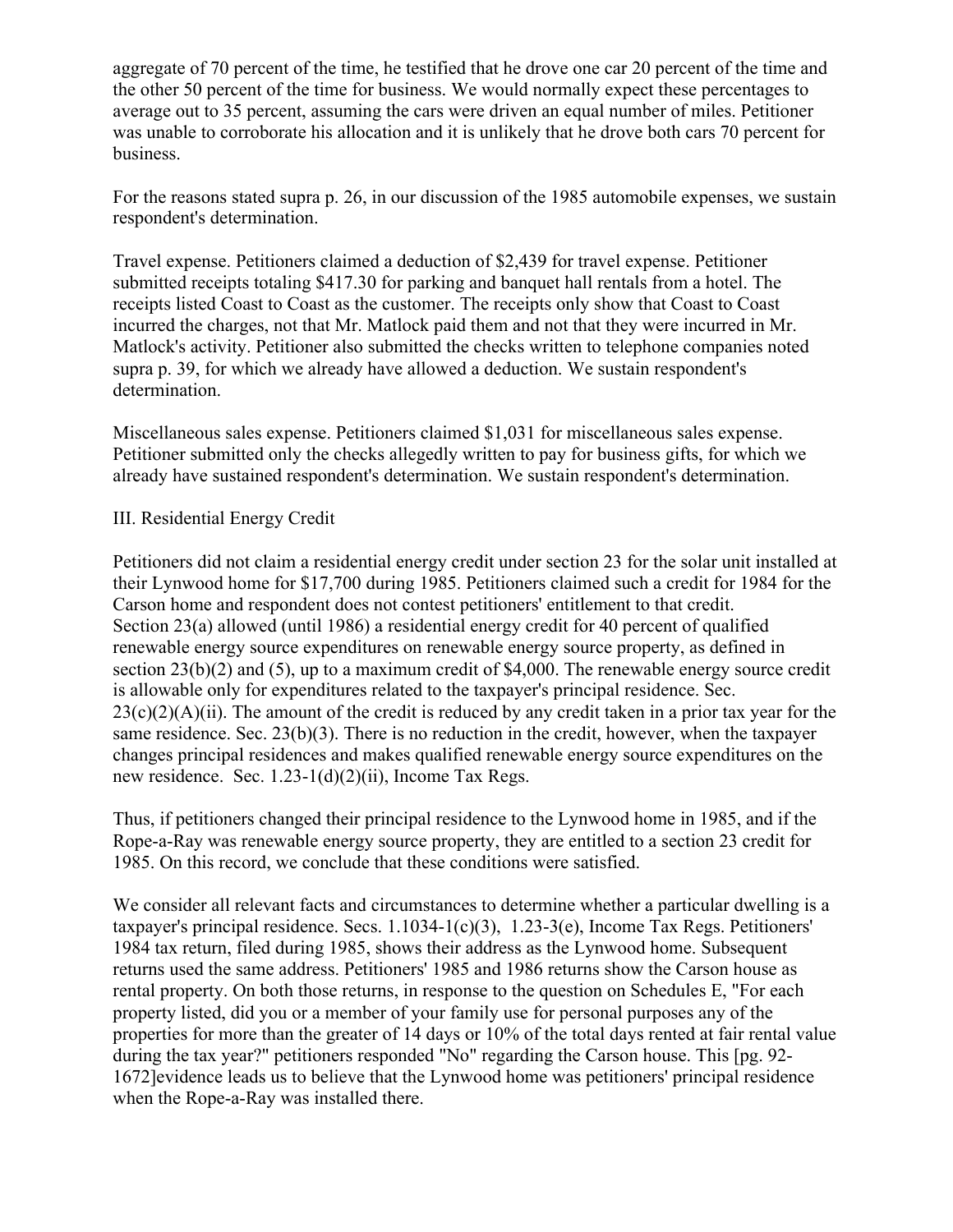In addition, we are convinced that the Rope-a-Ray was an "active solar system", and therefore a "solar energy system" within the meaning of section  $1.23-1(f)(2)$ , Income Tax Regs. Petitioners are entitled to a residential energy credit of \$4,000 under section 23 for 1985.

# IV. Additions to Tax

# A. Negligence

Section  $6653(a)(1)$  (for 1984 and 1985) and section  $6653(a)(1)(A)$  (for 1986) impose an addition to tax equal to 5 percent of an underpayment of tax if any portion of the underpayment was due to negligence or intentional disregard of rules or regulations. Section 6653(a)(2) (for 1984 and 1985) and section 6653(a)(1)(B) (for 1986) impose an addition to tax equal to 50 percent of the interest due on the portion of the underpayment attributable to negligence or intentional disregard of rules and regulations.

Negligence is defined as the lack of due care or failure to do what a reasonable and ordinarily prudent person would do under the circumstances. Neely v. Commissioner, 85 TC 934, 947 (1985). Petitioners have the burden of proof on this issue. Rule 142(a); Bixby v. Commissioner, 58 TC 757, 791-792 (1972).

Petitioners failed to maintain adequate records of their solar unit sales activities and claimed deductions for personal expenses as business expenses on their returns. They unreasonably relied on Toney's tax advice, even though Toney had a clear conflict of interest, and they did not seek objective, professional advice elsewhere. See Rybak v. Commissioner, 91 TC 524, 565 (1988); Omerza v. Commissioner, TC Memo. 1992-206 [¶92,206 RIA TC Memo]. They did not act reasonably or prudently. Accordingly, we sustain respondent's determination of negligence for all 3 taxable years. Furthermore, for purposes of sections  $6653(a)(2)$  and  $6653(a)(1)(B)$ , we find that all the underpayments for all 3 years were attributable to negligence.

Respondent also determined that petitioners were liable for increased interest on their underpayments. Interest on a negligent underpayment is increased if the underpayment is greater than \$1,000 and is caused by tax-motivated transactions. Secs. 6653(a)(2) (for 1984 and 1985),  $6653(a)(1)(B)$  (for 1986),  $6601(a)$ ,  $6621(c)(2)$ . We have found that petitioner's actions were motivated by profit, and that his activity was not a sham. Significant portions of petitioners' understatements were caused by lack of substantiation, not tax-motivated transactions. The balance was caused by improperly claiming credits and depreciation deductions relating to petitioners' solar panels. "Since [these] ground[s are] neither enumerated in section 6621(c) nor discussed in the regulations promulgated thereunder, petitioners are not liable for additional interest under section 6621(c)." Kantor v. Commissioner, TC Memo. 1990-380 [ ¶90,380 PH Memo TC].

# B. Substantial Understatement

Section 6661 provides for an addition to tax when the tax shown on a return is substantially less than the taxpayer's true tax liability. An understatement is substantial if it exceeds the greater of \$5,000 or 10 percent of the tax due. Sec.  $6661(b)(1)(A)$ . The addition to tax is 25 percent of the amount of the understatement of tax. Sec. 6661(a).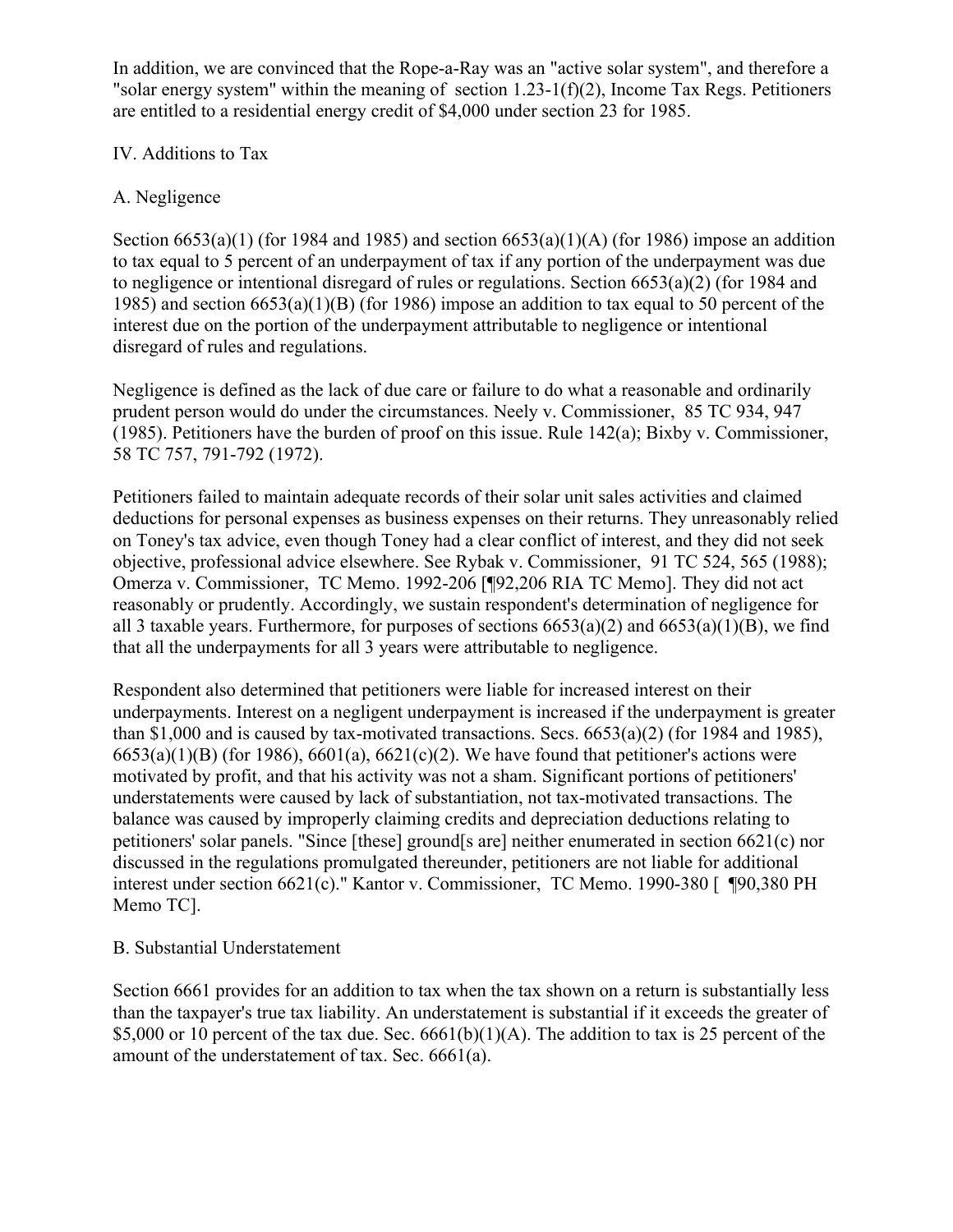When computing the addition to tax, the understatement is reduced by the amount of the understatement attributable to deductions or credits for which the taxpayer had substantial authority. Sec.  $6661(b)(2)(B)(i)$ . For tax shelter items, the substantial authority reduction does not apply unless the taxpayer also shows that he reasonably believed that his tax treatment of those items was more likely than not the proper treatment. Sec.  $6661(b)(2)(C)(i)(II)$ . Whether a taxpayer had substantial authority is judged as of the time the return is filed or on the last day of the taxable year to which the return relates. Sec. 1.6661-3(b)(4)(iii), Income Tax Regs. We have stated that:

substantial authority here refers to legal precedents which would support the taxpayer's application of the law to a given fact or set of facts.

The weight of the authorities for the tax treatment of an item is determined by the same analysis that a court would be expected to follow in evaluating the treatment of the item. Thus, an authority is of little relevance if it is materially distinguishable on its facts from the facts of the case it issue. Sec. 1.6661-3(b)(3), Income Tax Regs. [Antonides v. Commissioner, 91 TC 686, 702-703 (1988).]

Petitioners bear the burden of proof on this issue. Rule 142(a); Enoch v. Commissioner, 57 TC 781 (1972).

Respondent contends that all of petitioner's deductions were incurred in a tax shelter arrangement, and petitioners had no substantial authority for their positions and could not have reasonably believed that their tax treatment of the Solar Innovations items was correct. While we do not believe that petitioner's activities amounted [pg. 92-1673]to a tax shelter, we agree with respondent that petitioners did not have substantial authority for the disallowed portions of their deductions and credits. Petitioners claimed business expense deductions for essentially personal or capital expenditures, and claimed business-oriented credits for property that they devoted primarily to personal use.

Respondent disallowed other items because they were unsubstantiated, and at trial petitioners were unable to establish under sections 6001 and 274(d) that they ever had a factual basis for these items. Even assuming that there were legal authorities that would have supported petitioners' claims (e.g., payments for supplies and bank charges are ordinary and necessary business expenses under section 162), those authorities are "materially distinguishable". See Antonides v. Commissioner, supra. Petitioners have not carried their burden of proof.

We sustain respondent's determination, to the extent that the Rule 155 computation shows that petitioners' understatements were substantial.

Decision will be entered under Rule 155.

1 All section references are to the Internal Revenue Code as in effect for the taxable years in issue. All Rule references are to the Tax Court Rules Practice and Procedure.

2 The "quiet business meal" exception of sec. 274(e)(1), as in effect in the years in question, applies in this case. That section provides that sec. 274(a)-which requires that the taxpayer prove a close relationship between an entertainment expense and his trade or business-does not apply to: